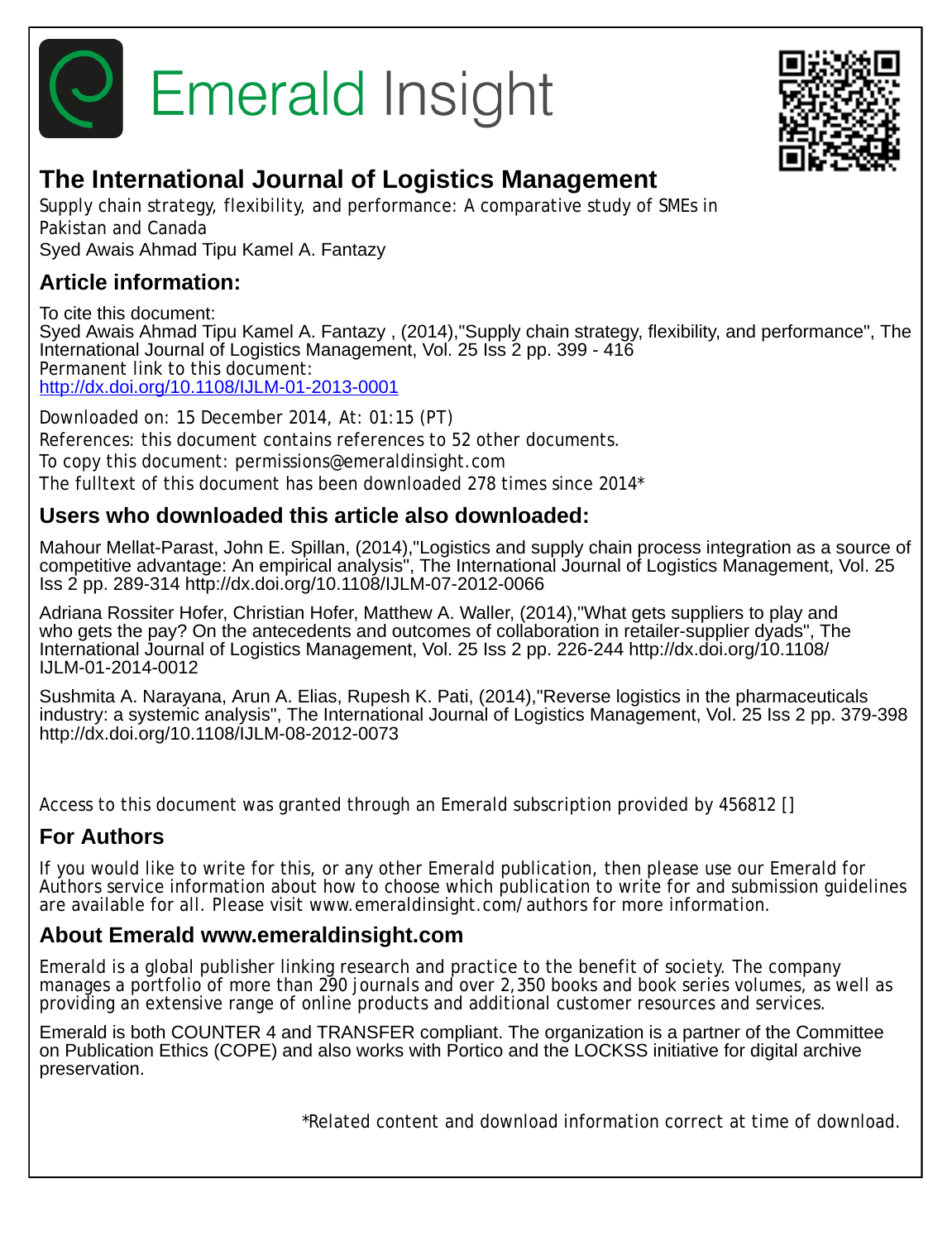

# Supply chain strategy, flexibility, and performance

## A comparative study of SMEs in Pakistan and Canada

Syed Awais Ahmad Tipu and Kamel A. Fantazy Department of Management, Marketing, and Public Administration, University of Sharjah, Sharjah, United Arab Emirates

#### Abstract

**Purpose** – The purpose of this paper is to compare the supply chain strategy, flexibility, and performance relationships in the context of SMEs in Canada and Pakistan.

**Design/methodology/approach** – The research is based on a quantitative approach using a questionnaire survey from a total of 170 small and medium-sized Pakistani manufacturing companies. The current study draws upon the earlier work of Fantazy *et al.* (2009) for comparative purpose and employs path analysis technique.

Findings – The results partially confirm the findings of previous study on Canadian SMEs with regard to the relationships among strategy, flexibility, and performance in the context of supply chain. The survey results revealed that SMEs in Pakistan adopt followers strategy in order to achieve financial and non-financial performance. Whereas in the previous study, Canadian SMEs adopted innovative strategy and customer-oriented strategy in order to enhance their performance.

Originality/value – The literature did not reveal any study which attempted to compare supply chain strategy, flexibility, and performance of SMEs in developed and developing countries. The current study fills this important gap in the literature.

Keywords Supply chain management, SMEs, Developing countries, Strategy, Value chain, Performance, Flexibility, Developed countries

Paper type Research paper

#### Introduction

It is imperative to improve our understanding of supply chain practices in different regions of the world; this would let organizations employ different business strategies due to increasing competitive pressures as a result of globalization (Manuj and Mentzer, 2008). Organizations in developing countries face extreme macroeconomic volatility (Tybout, 2000), operate in a constantly changing business environment (Chadee and Kumar, 2001), and experience institutional instability (Farashahi and Hafsi, 2009). These factors urge organizations to streamline their business operations in order to survive. This also underlines differences between the supply chain environments in developing countries and those in more developed regions (Avittathur and Swamidass, 2007). Though much of the supply chain literature is focussed on developed regions, the same is not true about the comparative views of supply chains in developed and developing countries. The need for more comparative studies in the supply chain literature has been highlighted by many researchers (Nadvi and Halder, 2005; Prasad *et al.*, 2005).

Small and medium-sized enterprises (SMEs) often play a critical role in local as well as global supply chains (Singh *et al.*, 2009). Given the varying nature of business environments, SMEs in developing countries may employ distinct supply chain strategies, experience different levels of flexibility, and show varying degrees of performance in comparison to SMEs in more developed regions. Moreover, SMEs from developing

Supply chain strategy, flexibility, and performance

## 399

Received 3 January 2013 Revised 5 May 2013 Accepted 15 July 2013



The International Journal of Logistics Management Vol. 25 No. 2, 2014 pp. 399-416 r Emerald Group Publishing Limited 0957-4093 DOI 10.1108/IJLM-01-2013-0001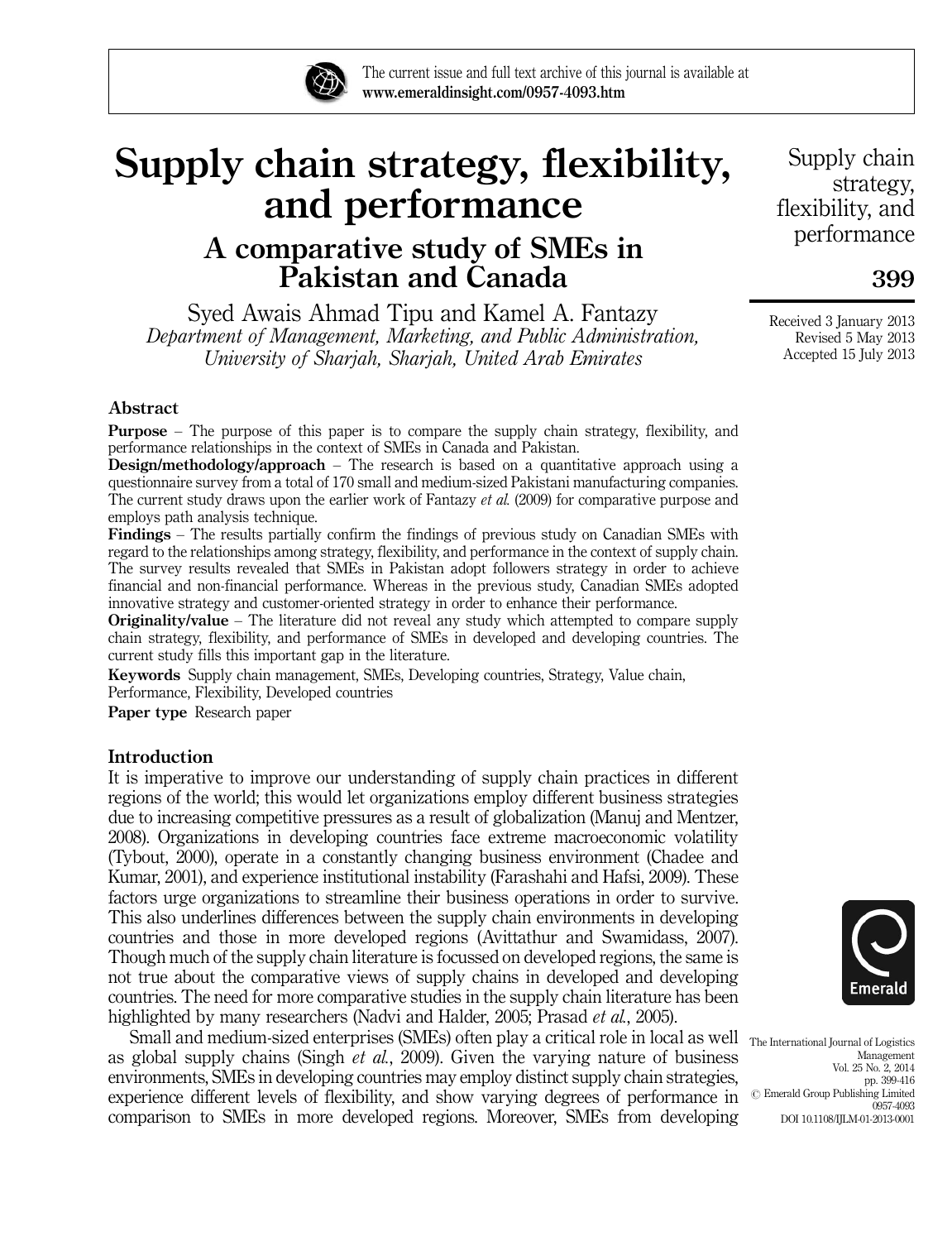countries participate in global supply chains as the firms in developed countries shift their operations to low-wage developing countries.

Few studies have employed the comparative lens in order to investigate the supply chains of SMEs in developing and developed countries. Comparative studies in the supply chain literature have recognized the potential differences and similarities between developed and developing countries. However, several questions still remain unanswered with regard to different facets of supply chain management. The review of supply chain literature revealed that many key dimensions remained unexplored, taking into account comparative perspectives of SMEs in developed and developed countries. In order to fill this gap, the present study draws upon the earlier work of Fantazy et al. (2009), which has investigated the supply chain strategy, flexibility, and performance of SMEs in Canada. The current study extends their work and compares the supply chains of SMEs in Canada and Pakistan.

#### Comparative studies in supply chain management

There is a dearth of research into comparing supply chains of organizations operating in developed and developing countries. Sachan and Datta (2005) reviewed 442 papers published from 1999 to 2003 in three academic journals: Supply Chain Management: An International Journal, Journal of Business Logistics, and the International Journal of Physical Distribution & Logistics Management. It was revealed that around 80 percent of the authors of supply chain studies belong to either the US or Europe and they tend to explore the supply chain problems in developed regions. However, only 6 percent of the authors belong to Asia and merely 4 percent represent the combination of authors from different regions. This uneven regional distribution of supply chain studies underpins the need to explore the supply chains of developing country organizations and investigate how they are similar or different from their counterparts in more developed regions. It is also pertinent to examine as the MNCs from developed countries either target developing countries as a place to launch their products or as a source of low-cost raw materials.

The comparative studies of supply chains tend to focus on organizations in developed countries (e.g. see Fearne et al., 2001; Halldórsson et al., 2008; Menachof et al., 2009) or emerging and developing countries (Humphrey, 2003). Some studies explore the supply chain dynamics of foreign organizations entering into developing country markets. Han et al. (2002) discussed the supply chain integration attempt of Wal-Mart in Korea. Some of the challenges faced by Wal-Mart include the absence of a competitive supply chain infrastructure, a mismatch between internationally adopted strategies and indigenous distribution mechanisms, and the lack of or slow relationship-building process among supply chain partners. Avittathur and Swamidass (2007) examined the flexibility of US manufacturing plants and their suppliers operating in India. It was found that manufacturing plants preferred flexible and stable just in time ( JIT) suppliers who are located in proximity.

These studies underline supply chain-related challenges faced by developed country organizations when they operate in a developing country. This improves our understanding of how different cultural and regional factors could streamline or hinder supply chain activities and developed country organizations articulate their approaches toward supply chains for effective execution of their logistical operations. However, there is a paucity of research about the comparative view of SME manufacturing organizations in developed and developing countries.

Scant attention has been paid toward comparative studies of supply chains in developed and developing countries. Prasad *et al.* (2005) examined the build to order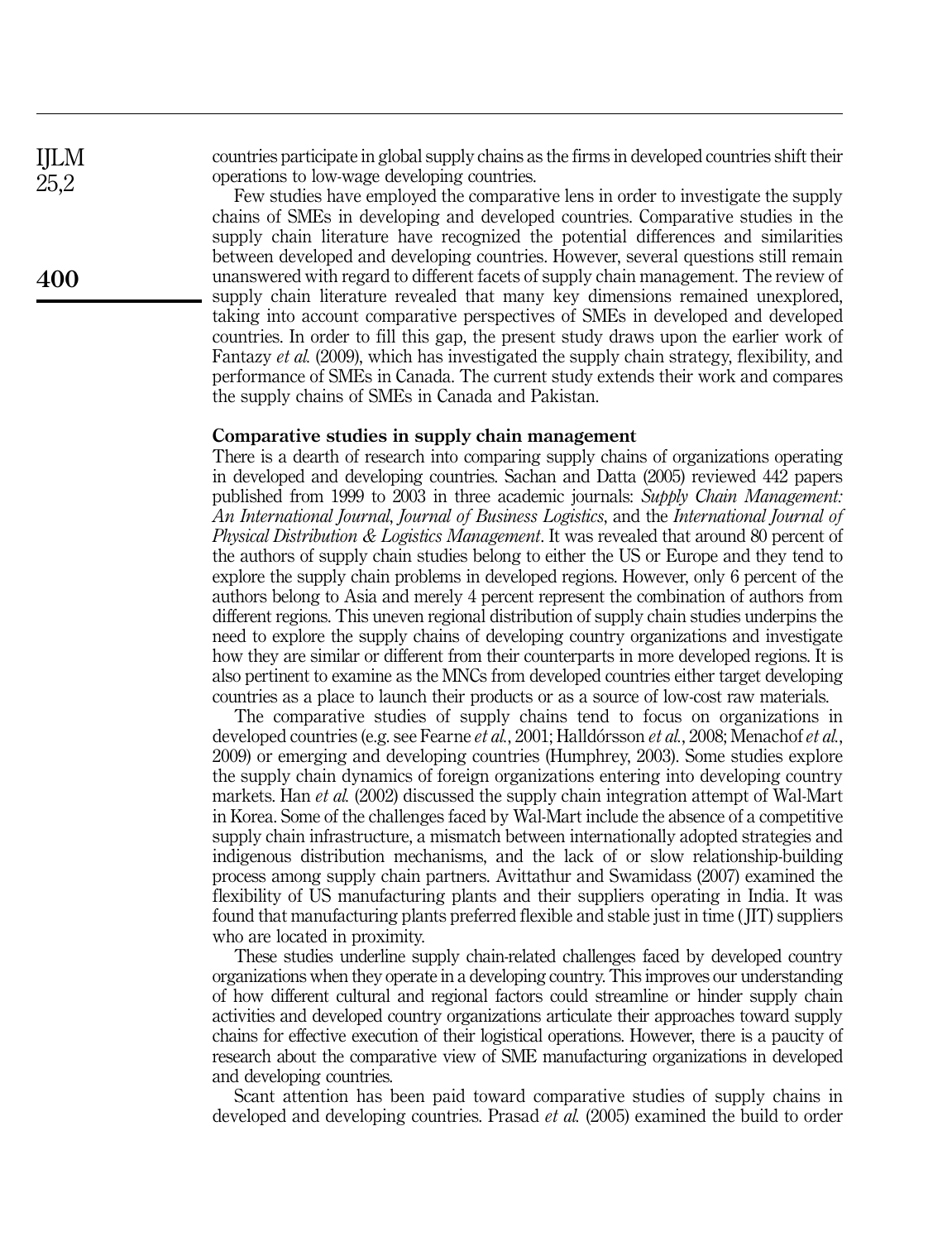supply chains in developed and developing countries and revealed that operations in developing countries were significantly different from those in developed countries. Some of these differences included the use of more coordinated control to save replenishment costs, greater uncertainty with the lead-time, prevalence of supplier discounts, and the use of visual replenishment signals for determining reorder quantity. Singh et al. (2009) examined the competitiveness of SMEs in India and China and revealed that SMEs in India pay more attention to supplier development whereas Chinese SMEs focus more on cost reduction. The study conducted by Bhatnagar et al. (2003) revealed that firms locating their plants in Singapore placed more emphasis on infrastructure, availability, and proximity of suppliers. On the other hand, firms emphasizing factors such as proximity to market, size of market, and stability of market conditions located their plants in Malaysia.

Nadvi and Halder (2005) explored the global value chain linkages between surgical instrument industry clusters in Germany and Pakistan. It was found that the cluster in Pakistan focussed on mature products in comparison to the cluster in Germany, which focussed on new product development. Close ties resulted in better product quality and enhanced export capabilities for the cluster in Pakistan. In comparison to the cluster in Germany, the study also revealed little or no inter-, intra-, and extra-cluster linkages in the case of the Sialkot, Pakistan cluster, which resulted in less radical product development.

In summary, comparative studies of the supply chain provide some insights into the dynamics of supply chains in developed and developing countries. However, to the best knowledge of the authors, the literature did not reveal any study that attempted to compare supply chain strategy and flexibility, and the performance of SMEs in developed and developing countries. To fill this void in the supply chain literature, we first focus on the SMEs, as they are more prone to challenges due to the volatile nature of business environments. Second, we believe that there is a need to provide more insight into the supply chain strategies, flexibility, and performance of SMEs through comparative studies of developed and developing countries. This attempt will better inform supply chain managers in order to make effective global supply chain decisions.

#### Supply chain strategy, flexibility, and performance

Strategy and flexibility are regarded as important factors in improving the supply chain performance (Christopher and Ryals, 1999; Jenkins and Wright, 1998). The examination of the likely effects of strategy on flexibility and flexibility on supply chain performance could potentially enhance the effectiveness of supply chain initiatives. However, the relationships among strategy, flexibility, and performance have received little attention in the supply chain literature (Fantazy et al., 2009).

#### Supply chain strategy

Strategic management of the supply chain calls for a system perspective in which an integrated supply chain strategy is crucial in order to establish a value creation process among supply chain partners (Vickery et al., 2003). A two-dimensional view of the integrated supply chain strategy incorporates: integrative information technologies and supply chain integration. Integrative information technologies include deployment of integrated information systems or electronic data interchange in order to ensure internal and external integration. The study conducted by Vickery et al. (2003) revealed a positive relation between integrative information technologies and supply

Supply chain strategy, flexibility, and performance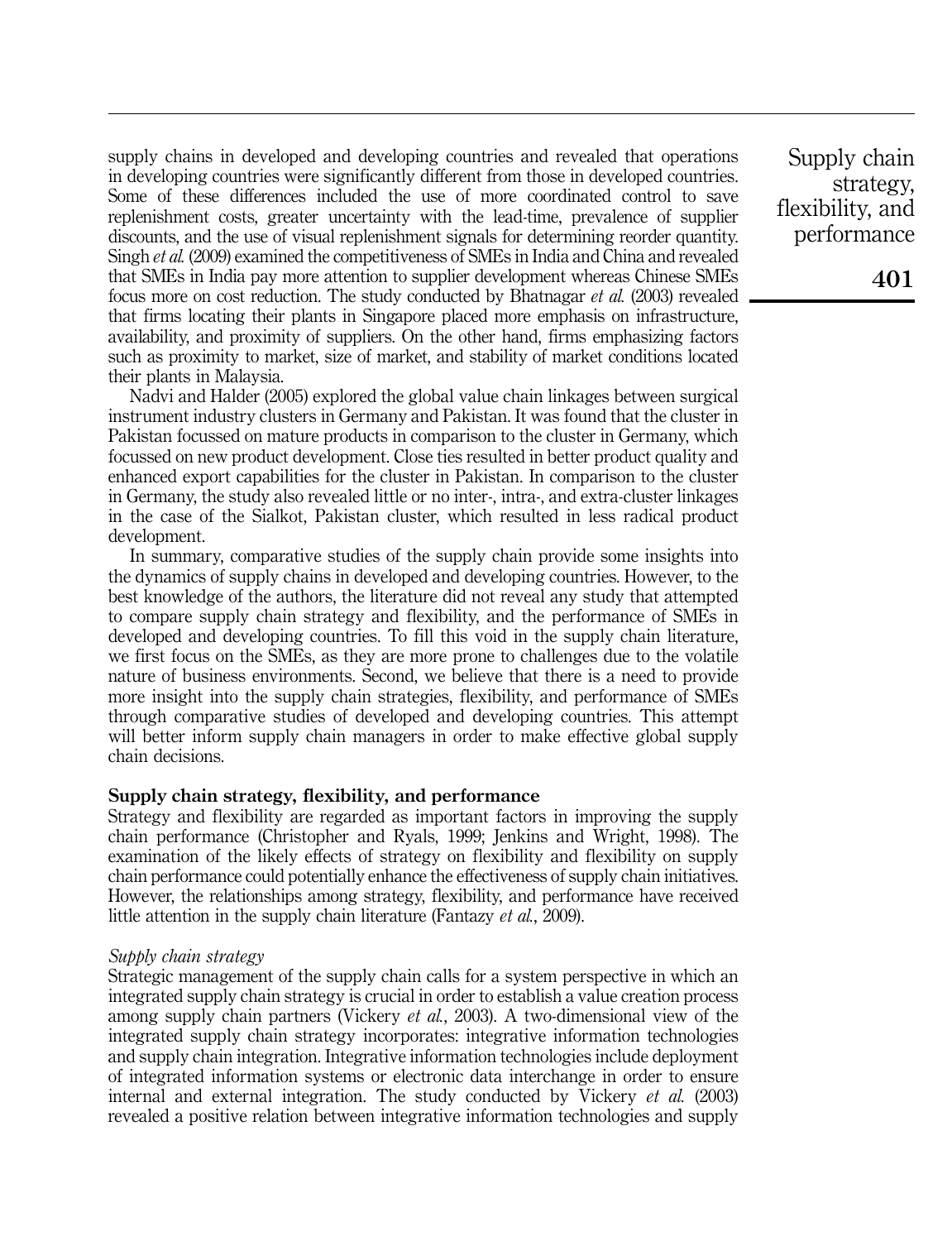chain integration. The study showed that customer service mediated the relationship between supply chain integration and firm performance.

Supply chain managers need to take a dynamic view of supply chain strategy as they are often required to adjust the strategy in order to remain competitive and to satisfy varying customer requirements. Aitken *et al.* (2003) suggested that companies should consider a product lifecycle approach while adopting supply chain strategies. Demand characteristics change during product lifecycle phases, which posit the need of a flexible approach toward employing supply chain strategies. These include a design-and-build strategy during the introduction stage, an MRP production strategy during the growth stage, and employing the Kanban approach if sales volume climbs.

Supply chain partners also make strategic choices in terms of supplier partnering, cross-functional teams, and closer customer relationships in order to achieve a higher level of supply chain integration (Vickery *et al.*, 2003). A higher degree of supply chain integration leads toward better firm performance (Narasimhan and Jayaram, 1998; Anderson and Katz, 1998; Frohlich and Westbrook, 2001). Resource utilization among supply chain partners is a critical component of this strategy. A more efficient use of resources leads toward operational efficiency gains (Closs et al., 2011). Successful companies consider supply chain strategy as an important part of corporate strategy in order to gain a competitive advantage (Harrison and New, 2002).

Different types of supply chain strategies have been proposed in the literature. For example, Katz et al. (2003) regarded information sharing as a key element of supply chain strategy and proposed four strategies: innovating, following, modularizing, and appending. Fisher (1997) considered the product and demand strategies crucial in effectively managing supply chains. He proposed two types of supply chain strategy: an efficient supply chain and a responsive supply chain. Supply chain managers should match the supply chain process to the product type. The efficient process is geared toward functional products or staple goods, whereas the responsive supply chain process is more appropriate for innovative products. Other supply chain strategies reported in the literature include risk-hedging supply chains and agile supply chains (Lee, 2002). The risk-hedging supply chain employs strategies that emphasize risk sharing and pooling of resources to manage supply disruptions. Agile supply chains deploy responsive and flexible strategies aiming to fulfill unpredictable customer needs at the front end and minimize the risk of supply shortages at the back end.

However, for comparative analysis, we used three supply chain strategies proposed by Fantazy et al. (2009): innovative strategy (INS), customer-oriented strategy (COS), and follower strategy (FOS). The INS emphasizes the importance of being the first mover and gaining sustainable competitive advantage. The COS strategy tends to satisfy customers through reasonable quality and exceptional customer service. The firms adopting the FOS strategy usually follow others and tend to achieve low cost production.

#### Supply chain flexibility

Supply chain flexibility takes into account the interplay among internal organizational functions, such as manufacturing or marketing, and the external supply chain partner and the likely effects on the customer (Vickery et al., 1999). A wide range of supply chain flexibility dimensions have been proposed in the literature (e.g. see Duclos *et al.*, 2003; Oke, 2005; Salvador et al., 2007; Vickery et al., 1999). Flexibility relates to the functional aspects or flexibility in logistics and operations (Kim, 1991), hierarchical aspects or flexibility at the company or shop level (Koste and Malhotra, 1999), and the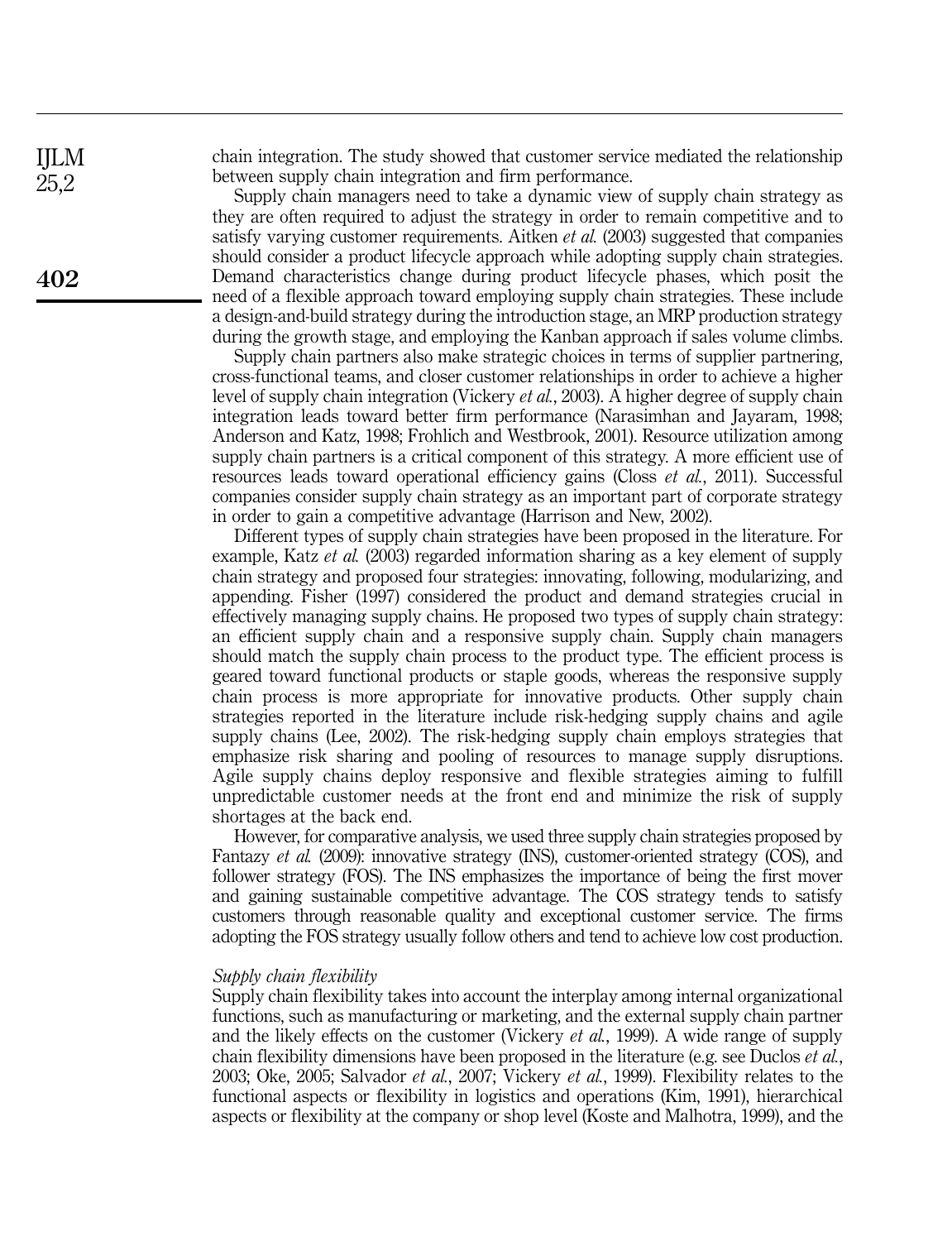operational perspective or flexibility with regard to volume, variety, process, and materials (D'Souza and Williams, 2000). Process flexibility relates to the number of product types to be produced at each supply chain plant. Logistics flexibility incorporates downstream or distribution flexibility or approaches to launch a product to the market and upstream or procurement flexibility, which is sourcing a product from a supplier (Garavelli, 2003). Other types of flexibility reported in the literature include product flexibility or the ability to customize the product according to the customer requirements, access flexibility or the ability to ensure widespread distribution coverage (Vickery et al., 1999), delivery flexibility or the ability to adopt a JIT approach, sourcing flexibility or the ability to find alternate sources for purchasing components or raw materials (Sanchez and Perez, 2005), and information systems flexibility or the ability to align information systems with changing information needs while responding to changing customer needs (Duclos et al., 2003).

A firm's specific circumstances may require a higher level of supply chain flexibility in order to mitigate risk and achieve business goals. This often requires supply chain partners to add capacity and consider sourcing redundancy. This is possible if supply chain partners have a commonality of goals and are willing to share cost-benefit trade-offs (Simchi-Levi, 2011). The study conducted by Vickery et al. (1999) examined the relationship of volume flexibility and launch flexibility to environmental uncertainties and business performance. Volume flexibility refers to a firm's ability to adjust capacity in response to customer demands. Launch flexibility relates to a firm's ability to introduce completely new products or variations/improvements of existing products. It was found that the volume flexibility assisted in managing marketing practices uncertainty and launch flexibility helped in overcoming product uncertainty. Volume flexibility was positively related to firm performance, market share, and market share growth. The study by Sanchez and Perez (2005) also found a positive relationship between supply chain flexibility and performance. It was revealed that companies prefer to enhance basic flexibility capabilities at the shop floor level, in comparison to strengthening aggregate flexibility capabilities at the customer-supplier level. However, aggregate flexibility capabilities were more likely to enhance a firm's performance. They also emphasized that companies are more likely to enhance their flexibility capabilities if facing a higher degree of environmental uncertainty and technological complexity.

Garavelli (2003) suggested a network approach toward the supply chain given the fact that supply chains increasingly involve interactions among various plants and suppliers located in different places. He suggested that companies should aim for limited flexibility instead of having no flexibility or full flexibility. According to Garavelli (2003), this moderate approach can help companies to optimize supply chain operations and manage flexibility costs by assigning certain products to specific plants and source components from specified suppliers.

As we extend the study of Fantazy *et al.* (2009) for the purposes of comparison, we employ the same flexibility dimensions as Fantazy *et al.* (2009) used in their study in Canada. They proposed five key supply chain dimensions: new product flexibility (NPF), sourcing flexibility (SOF), product flexibility (PRF), delivery flexibility (DLF), and information systems flexibility.

#### Supply chain performance

Both financial and non-financial measures are important in assessing supply chain performance. Various supply chain metrics are reported in the literature, such as delivery cost per unit, order fulfillment lead-time, customer return rate, inventory days of supply,

Supply chain strategy, flexibility, and performance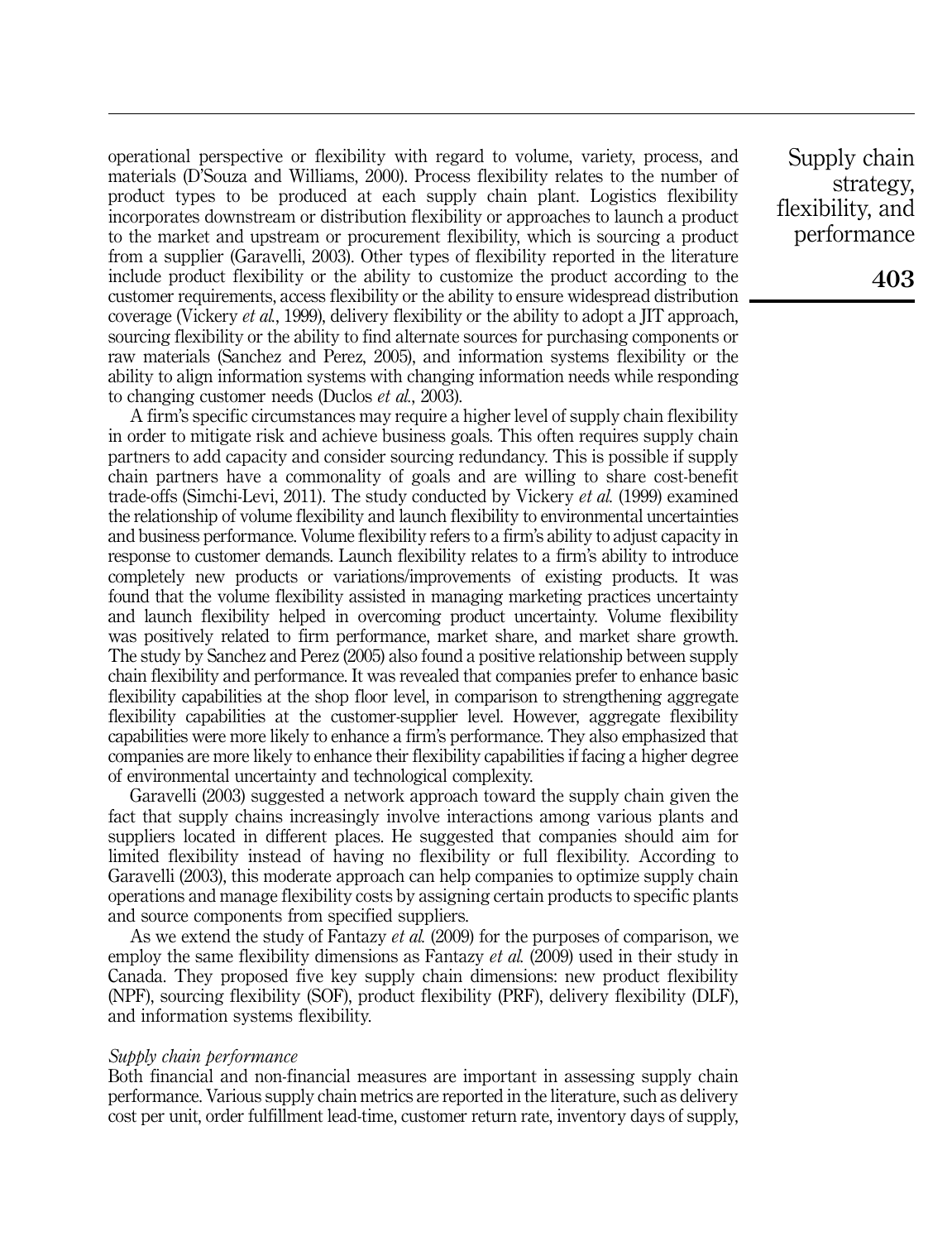obsolescence rate, and warranty costs (Harrison and New, 2002). Both intermediate performance outcomes, such as customer service and final performance outcomes related to cost performance, are important in assessing supply chain performance (Vickery *et al.*, 2003). Maskell (1991) also appreciated the need of considering both financial and non-financial performance measurements. He argued that the financial measures facilitate strategic decision making while non-financial measures are critical in managing day-to-day supply chain operations.

Fantazy et al. (2009) considered net profit performance (NPP) and sales growth performance (SGP) as financial measures and lead-time performance (LTP) and customer satisfaction performance (CSP) as non-financial measures. For comparison purposes, we employed the same measures in the current study.

#### Basic research model and hypotheses

In total four hypotheses have been developed according to the causal relationships articulated in the research model in Figure 1. In this research model, supply chain strategy is linked with various types of supply chain flexibility and posited as a primary influence on supply chain performance.

In the current study, we explore if the findings established in SMEs in Canada also hold in SMEs in Pakistan. As discussed earlier, we draw upon the limited extant literature on comparative studies in supply chain management and propose the following hypotheses. Drawing upon the above mentioned theoretical model and earlier work of Fantazy *et al.* (2009), we tested the following hypothesized relationships among strategy, flexibility, and performance:

- H1. Pakistani SMEs are different from Canadian SMEs with regard to the direct effects of supply chain strategy on the adoption of supply chain flexibility.
- H2. Pakistani SMEs are different from Canadian SMEs with regard to the direct effects of supply chain flexibility dimensions on supply chain performance (financial and non-financial).
- H3. Pakistani SMEs are different from Canadian SMEs with regard to the direct effects of supply chain strategy on the supply chain's performance (financial and non-financial).
- H4. Pakistani SMEs are different from Canadian SMEs with regard to the indirect effects of supply chain strategy on supply chain's performance through its effect on supply chain flexibility dimension.

#### Research method

In order to sustain the effectiveness of the comparative study a questionnaire previously developed by Fantazy et al. (2009) in assessing Canadian manufacturers



Basic research model

**Sources:** Gerwin (1993), Suarez *et al.* (1996), Gupta and Somers (1996) and Kumar *et al.* (2006)

IJLM 25,2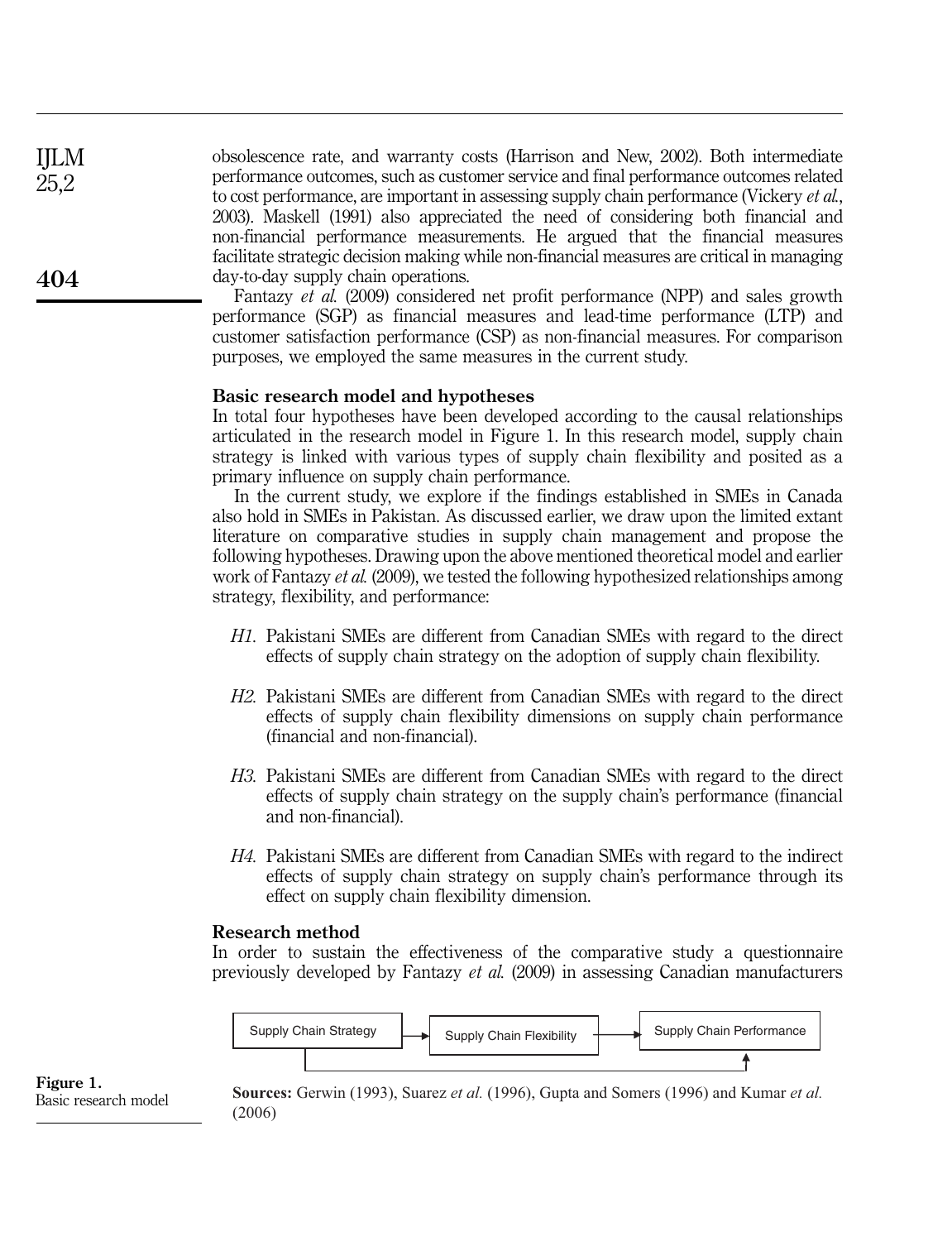was mailed to SMEs across Pakistan's manufacturing firms. Careful selection of the sample was necessary to reduce the influence of suspected contaminants. Since size and industry type are the important issues which could profoundly influence supply chain strategy and supply chain flexibility, these two issues were treated as potential contaminants whose effects had to be observed for the success of the study. The official definition of SME was adopted since there was a lack of uniform definition across countries. The size of SME manufacturers in Pakistan ranged from 10 to 250 employees (SMEDA, 2010) while in Canada it ranged from 10 to 499 employees.

In order to eliminate or reduce the influence of industry type, the sample of firms for this study was drawn from a similar group of industries. Further, the authors were cautious in targeting the same sampling frame for both studies. The sampling frame in this study comprises CEO, owner, president, general manager, and supply chain managers. The survey was sent to 1,000 manufacturers within Pakistan. Each survey included a personalized cover letter that promised confidentiality. To prompt survey participants to fill out the survey, a dedicated task force was formed to follow-up the progress and a follow up call was also made to each firm within 72 hours.

At the outset, to permit statistical analysis and genuine comparison on the empirical data, a target of at least 170 participating firms was established. A total of 185 responses were received out of approximately 1,000 responses (a response rate of 18.5 percent). Of the 185 returns, 15 were deleted due to missing information which resulted in 170 useable questionnaires for analysis (usable response rate 17 percent). The respondent organizations are composed of six manufacturing sectors. The rational for selecting the six types of manufacturing firms was to create a diverse sample from which it would be easier to develop comparative analysis. The overall distribution from each manufacturing sector is as follows: textile product mills 22.94 percent, machinery manufacturing 15.88 percent computer and electronic product manufacturing 15.29 percent, electrical equipment, appliance, and component manufacturing 13.53 percent, sport and leisure 11.17 percent, and pharmaceutical and medical equipment 21.17 percent.

It was important to test the non-response bias before we continued our research study. One common approach in testing non-response bias is based on the assumption that the opinions of late responders are representative of non-respondents (Armstrong and Overton, 1977). In this research study, 30 surveys were randomly selected from the first and last groups of completed surveys received. The t-test results comparing the two groups including all the variables studied in this research revealed no statistically significant differences across them. Therefore, we concluded that the non-response bias was not a concern in this study.

#### Operational measures of the variables

We adopted a similar questionnaire style to the one developed by Fantazy *et al.* (2009) based on a seven-point Likert-type scale with minor modification. In general, the questionnaire was divided into four main sections: basic data, supply chain strategy, supply chain flexibility, and supply chain performance.

#### Basic data

This section collects information on the profiles of the firms, such as firm name, address, respondents position within the company, type of manufacturing industry, number of employees in the organization, type of products produced, approximate turnover, and the number of years the firm has implemented a supply chain program.

Supply chain strategy, flexibility, and performance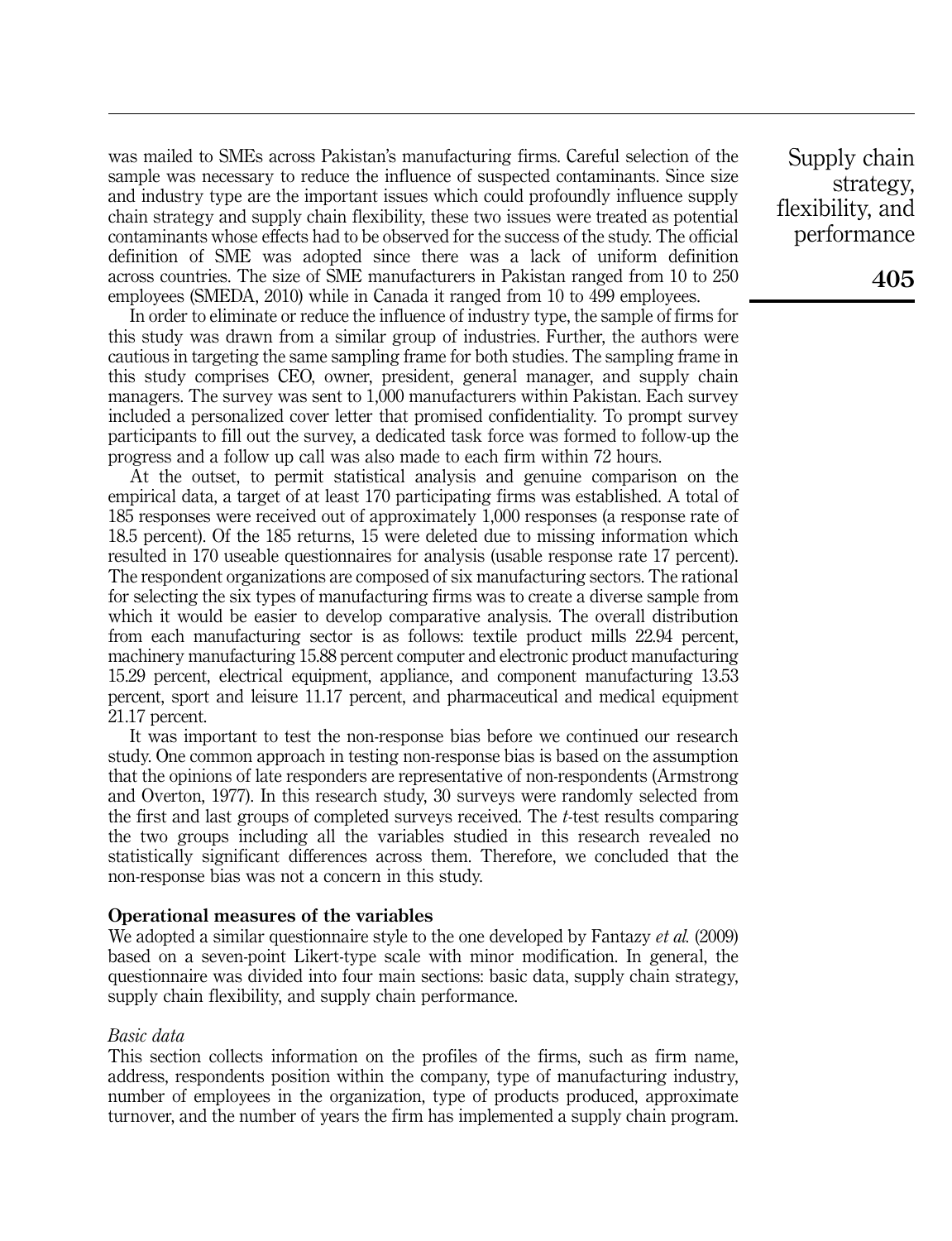#### Supply chain strategy

An 18-item scale in this survey was designed with reference to the supply chain strategy model by Fantazy *et al.* (2009) to measure three supply chain strategies: innovating, customer orientation, and following. The "supply chain strategy" indicates subjective evaluations pertaining to the relative emphasis on various action programs, such as outsourcing-related inputs, offering a high margin of services along with the core products or services already being offered, and timely introduction of new product and new technology. The internal reliability coefficients, Cronbach's  $\alpha$  for each supply chain strategy type, and comparison study are presented in Table I.

### Supply chain flexibility

In total, 38 items affecting supply chain flexibility were identified from Fantazy *et al.* (2009). This section collects data pertaining to a firm's relative competitive edge on the five dimensions of the customer-focussed supply chain flexibility. The criteria question employed a seven-point scale with end points "Poor" and "Excellent". The internal reliability coefficients, Cronbach's  $\alpha$  for each supply chain flexibility dimension, and comparison study are presented in Table I.

### Supply chain performance

In this study, four dimensions were used to measure a firm's supply chain performance. Respondents were asked to rate overall supply chain performance using the following measures: SGP, NPP, CSP, and order LTP. CSP was measured by multiple items and the remaining three dimensions were measured by a single item, adopted from Fantazy et al. (2009). The criteria compared with the relative major competitors for the last three years; the response options were anchored on a seven-point scale with "1" being "Very Weak" and "7" being "Very Strong." The comparison of internal reliability coefficients, Cronbach's a for each supply chain performance dimension are presented in Table I.

#### Path analysis model

Before testing the supply chain flexibility model, it was important to check the model identification for obtaining the correct estimate of the parameter values. It was

| Variables                             | Current study<br>(Pakistan)<br>α | Number of<br>items | Pervious study<br>(Canada)<br>$\alpha$ | Number of<br>items |
|---------------------------------------|----------------------------------|--------------------|----------------------------------------|--------------------|
| Innovative strategy (INS)             | 0.8632                           | 5                  | 0.9436                                 | 5                  |
| Customer-oriented strategy (COS)      | 0.8001                           | 4                  | 0.8413                                 | 4                  |
| Follower strategy (FOS)               | 0.9055                           | 5                  | 0.9062                                 | 5                  |
| New product flexibility (NPF)         | 0.8542                           |                    | 0.9435                                 |                    |
| Sourcing flexibility (SOF)            | 0.9654                           |                    | 0.7662                                 | 8                  |
| Product flexibility (PRF)             | 0.8831                           |                    | 0.9283                                 |                    |
| Information systems flexibility (ISF) | 0.8997                           |                    | 0.9176                                 | 8                  |
| Delivery flexibility (DLF)            | 0.9765                           |                    | 0.8863                                 |                    |
| Net profit performance (NPP)          |                                  |                    |                                        |                    |
| Sales growth performance (SGP)        |                                  |                    |                                        |                    |
| Lead time performance (LTP)           |                                  |                    |                                        |                    |
| Customer satisfaction performance     | 29001                            |                    | በ ጸንን                                  | 3                  |

Table I.

406

IJLM 25,2

Results of Cronbach values comparison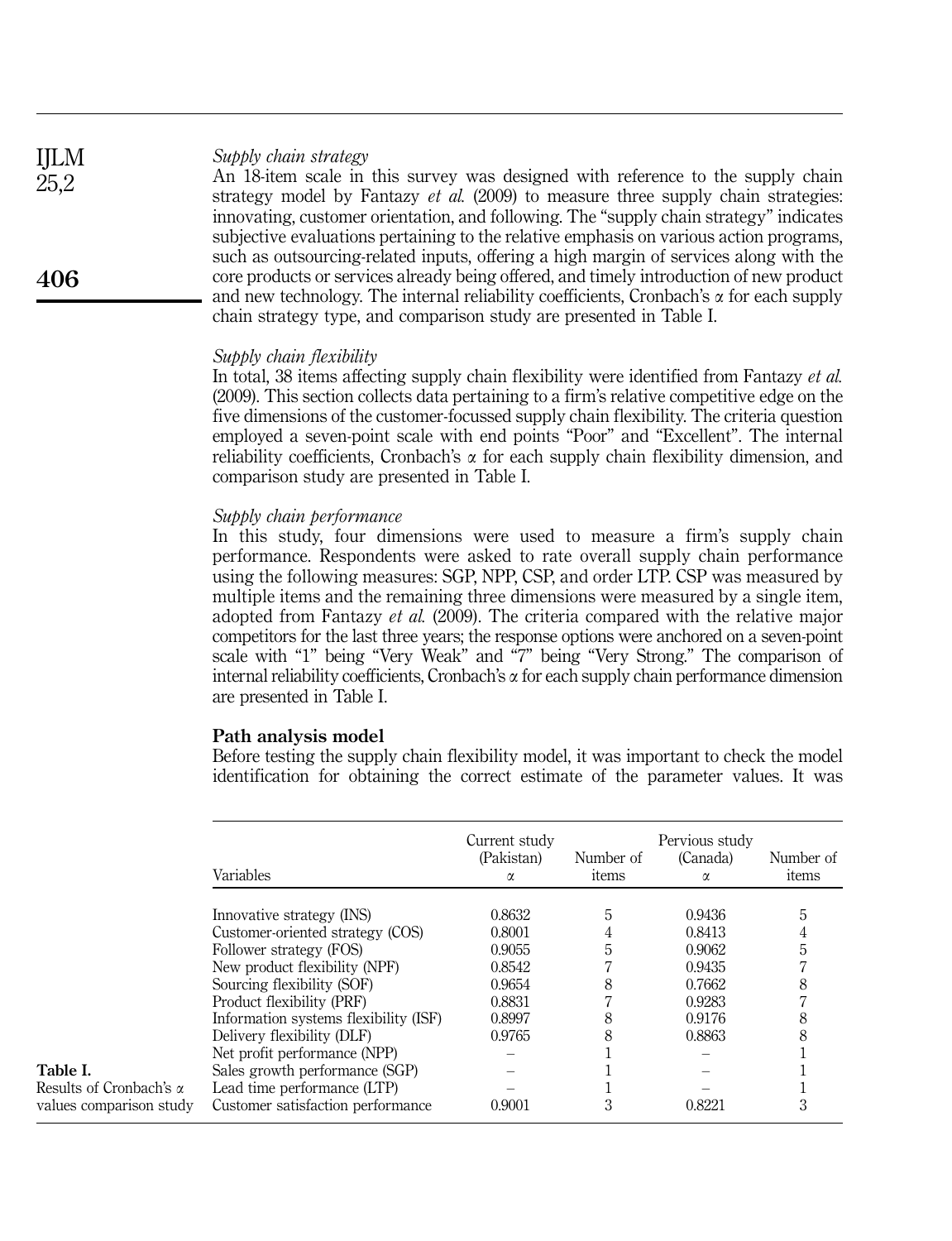important to calculate the number of parameters to be estimated by the model and observed variables. The supply chain flexibility path model was over-identified. With 12 observed variables, there were  $(12 \times 13)/2 = 78$  observations; the number of parameters to be estimated was 62, including the variances of 12 variables (three observed and nine unobserved, that were the disturbance), three co-variances between the observed exogenous variables, and a total of 47 direct effects. Furthermore, to fit the model some elements were set to free (i.e. error covariance set to free); in total 11 error covariance were set to free, as explained below. Thus, the supply chain flexibility model degrees of freedom were 78-62-11  $=$  (df  $=$  5 as shown in Figure 1). Because the number of observations is much greater than the number of parameters to be estimated, we concluded that the supply chain flexibility model was over-identified and can be tested statistically.

The supply chain flexibility model presented in Figure 2 shows a reasonable fit of supply chain strategy, supply chain flexibility, and supply chain performance to the empirical data. The observed  $\chi^2$  =6.07, degree of freedom (df) =5, p-value  $=$  0.02911, and RMSEA  $=$  0.04. Generally, a rule of thumb is that  $RMSEA \leq 0.05$  indicates close approximate fit, values between 0.05 and 0.08 suggest reasonable error of approximation, and  $RMSEA > 0.10$  suggests a poor fit (Brown and Cudeck, 1993). The GFI was 0.99, which also indicated a good fit, and AGFI was 0.91. Cutoff value for GFI was 0.90 and 0.80 for AGFI (Bentler and Bonett, 1980; Bentler, 1989). Both values were above the suggested cutoff level. Three additional goodness-of-fit indices – the NFI, the NNFI, and CFI – were also tested. Both NFI (0.98) and NNFI (0.99) were greater than 0.90, indicating an acceptable fit (Bentler and Bonett, 1980; Bentler, 1989; Tanaka and Huba, 1984). Finally, the CFI was 0.99, which indicated a good fit (Bentler and Bonett, 1980; Bentler, 1989; Tanaka, 1993). A rule of thumb for the CFI and other incremental indexes is that values greater than 0.90 may indicate a reasonably good fit of the researcher's model (Hu and Bentler, 1999). However,  $CFI = 1.0$  means only that  $\chi^2$  < df, not that the model has a perfect fit.



Figure 2. LISREL supply chain flexibility model (Pakistan data)

**Notes:**  $\chi^2 = 12.45$ , df = 5, *p*-value = 0.02911, RMSEA = 0.04

Supply chain strategy, flexibility, and performance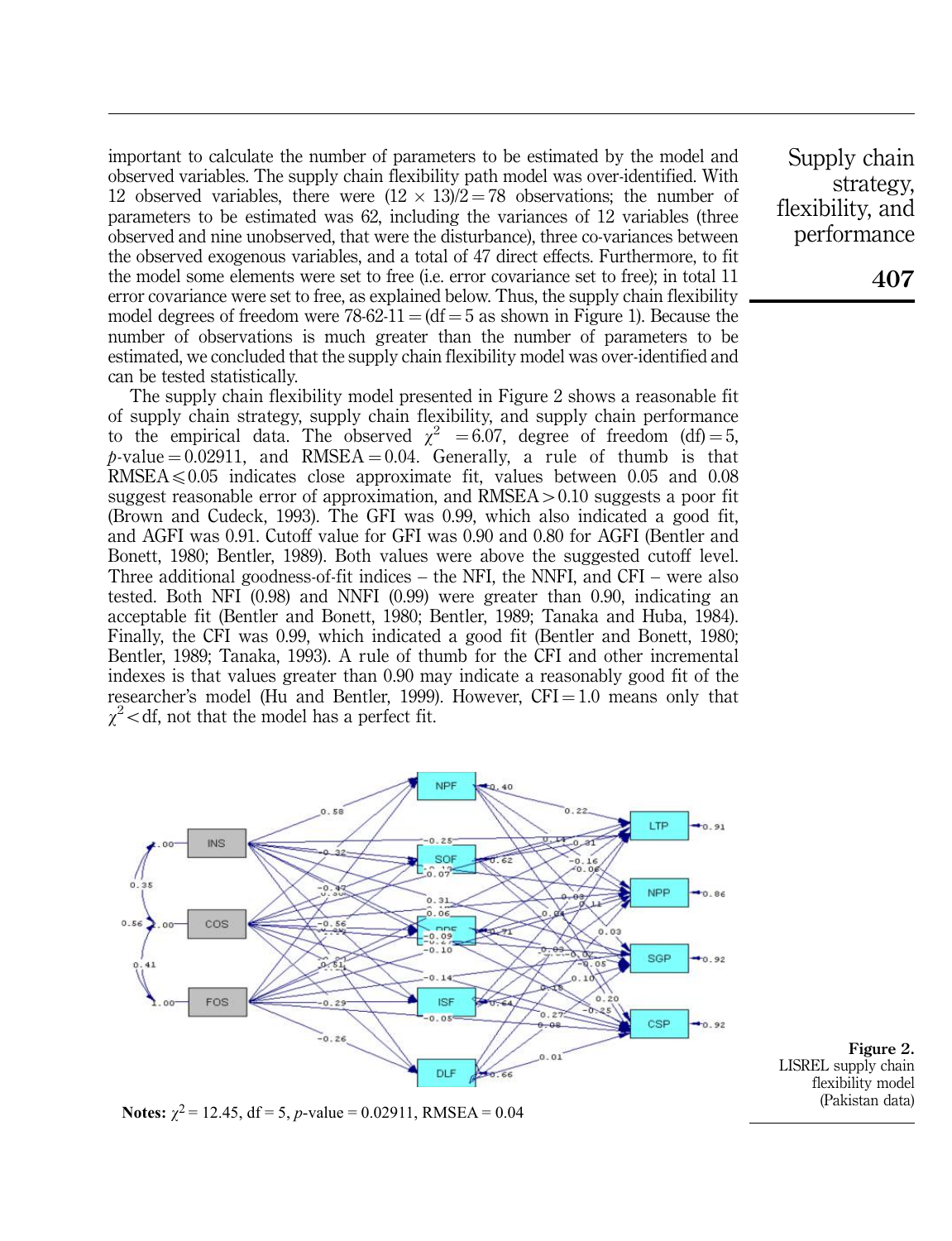#### Results and data analysis IJLM

408

25,2

The aim of this study was to compare the results with previously conducted research in the Canadian SME environment. In this section, we have highlighted the hypotheses that showed differences either in the direction of the relationships or in the levels of significance. The results in Table II demonstrate the relationship between supply chain strategy and supply chain flexibility. The results of  $H1$  indicate that all relationships are similar except DLF, which presents negative relationships with INS in the current study. On the other hand, this relationship was positive in the previous study. However, in both studies the standardized path coefficients for INS and DLF were 0.01, in opposite directions, and statistically insignificant in both cases.

Referring to H1, the study concludes that Pakistani SMEs are not different from Canadian SMEs with regard to the direct effects of supply chain strategy on the adoption of supply chain flexibility. The results reject H1.

In the context of  $H2$ , the regression results and the standardized path coefficient representing the relationship between flexibility and performance are demonstrated in Table III. In previous study, SOF presented a positive relationship with NPP where as in current study this relationship is negatively associated. The negative relationship in the Pakistan sample is inconsistent with literature. Previous literature studies (Fantazy et al., 2009; Tannous, 1996) found a positive relationship between SOF and NPP. This finding is rather unexpected as, in general, SOF has a positive and strong relationship with NPP. However, the negative relationship between SOF and NPP is statistically insignificant. Another important difference in this finding is the relationship between NPF and LTP. In the current study, the standardized path coefficient for NPF is 0.22, which indicates a moderate positive relationship. The positive relationship is significant at 10 percent levels. Our finding on the association between LTP and NPF is consistent with literature. On the other hand previous study finding was negatively related. Our positive result validates the claim of Fantazy et al. (2009), which suggested the need for additional field studies in this area. Finally, our results indicate negative

|                                                  |                                                                                            |            | Current study (Pakistan)<br>Supply chain strategies |            |         | Pervious study (Canada)<br>Supply chain strategies |            |
|--------------------------------------------------|--------------------------------------------------------------------------------------------|------------|-----------------------------------------------------|------------|---------|----------------------------------------------------|------------|
|                                                  | Supply chain flexibility                                                                   | <b>INS</b> | <b>COS</b>                                          | <b>FOS</b> | INS.    | <b>COS</b>                                         | <b>FOS</b> |
|                                                  | <b>NPF</b>                                                                                 | $0.58***$  | $-0.11**$                                           | $-0.31***$ | 0.58    | $-0.11$                                            | $-0.31$    |
|                                                  |                                                                                            | (0.065)    | 0.054                                               | (0.066)    | (0.07)  | (0.05)                                             | (0.07)     |
|                                                  |                                                                                            | 8.88       | $-2.07$                                             | $-4.63$    | 8.86    | $-2.06$                                            | $-4.62$    |
|                                                  | <b>SOF</b>                                                                                 | $-0.32**$  | $0.50***$                                           | $-0.38***$ | $-0.32$ | 0.50                                               | $-0.38$    |
|                                                  |                                                                                            | (0.080)    | (0.070)                                             | (0.082)    | (0.08)  | (0.07)                                             | (0.07)     |
|                                                  |                                                                                            | $-3.94$    | 7.51                                                | $-4.67$    | $-3.93$ | 7.49                                               | $-4.65$    |
|                                                  | PRF                                                                                        | $-0.47***$ | $0.50***$                                           | $-0.14$    | $-0.47$ | 0.50                                               | $-0.14$    |
|                                                  |                                                                                            | (0.090)    | (0.071)                                             | 0.080)     | (0.09)  | (0.07)                                             | (0.09)     |
|                                                  |                                                                                            | $-5.48$    | 7.08                                                | $-1.57$    | $-5.46$ | 7.06                                               | $-1.56$    |
|                                                  | <b>ISF</b>                                                                                 | $-0.56***$ | $0.53***$                                           | $-0.29***$ | $-0.56$ | 0.51                                               | $-0.29$    |
|                                                  |                                                                                            | (0.081)    | (0.067)                                             | (0.083)    | (0.08)  | (0.07)                                             | (0.09)     |
|                                                  |                                                                                            | $-6.89$    | 7.89                                                | $-3.53$    | $-6.82$ | 7.55                                               | $-3.52$    |
|                                                  | <b>DLF</b>                                                                                 | $-0.01$    | $0.43***$                                           | $-0.26***$ | 0.01    | 0.43                                               | $-0.26$    |
| Table II.                                        |                                                                                            | (0.06)     | (0.068)                                             | (0.084)    | (0.08)  | (0.07)                                             | (0.08)     |
| $(H1)$ Supply chain<br>strategy and supply chain |                                                                                            | $-0.166$   | 6.39                                                | $-3.06$    | 0.125   | 6.28                                               | $-2.99$    |
| flexibility relationships                        | <b>Notes:</b> $n = 170$ . ***,**,*Significant at 1, 5, and 10 percent levels, respectively |            |                                                     |            |         |                                                    |            |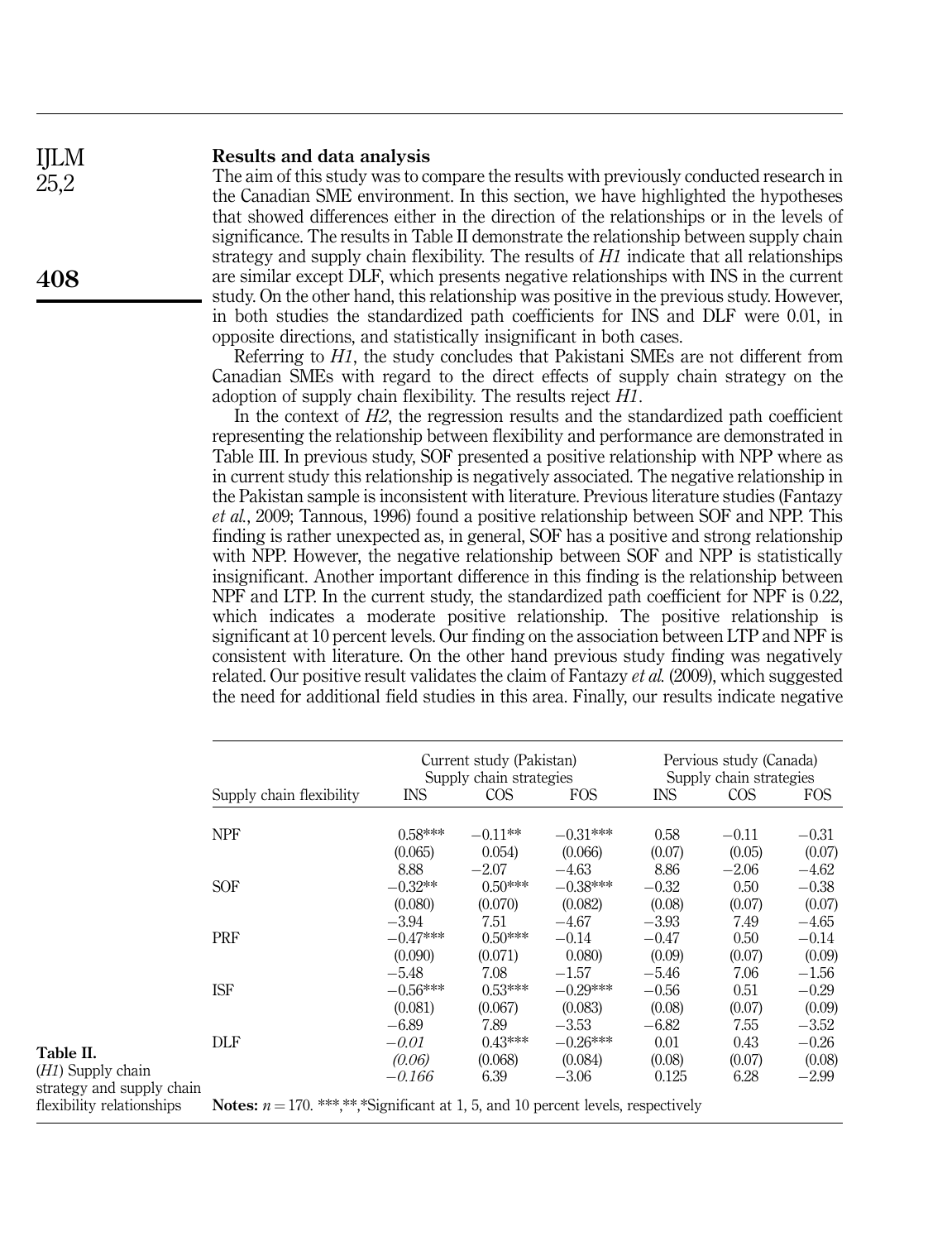| Performance                                                                                | <b>NPF</b> | Current study (Pakistan)<br>Supply chain flexibilities<br><b>SOF</b> | PRF      | <b>ISF</b> | <b>DLF</b>     | <b>NPF</b> | <b>SOF</b> | PRF              | Pervious study (Canada)<br>Supply chain flexibilities<br><b>ISF</b> | DLF       | Supply chain<br>strategy,                   |
|--------------------------------------------------------------------------------------------|------------|----------------------------------------------------------------------|----------|------------|----------------|------------|------------|------------------|---------------------------------------------------------------------|-----------|---------------------------------------------|
|                                                                                            |            |                                                                      |          |            |                |            |            |                  |                                                                     |           | flexibility, and                            |
| <b>NPP</b>                                                                                 | 0.14       | $-0.06$                                                              | 0.11     |            | $0.18 - 0.001$ | $0.12**$   |            | $0.24** - 0.075$ | $-0.10$                                                             | $-0.18$   | performance                                 |
|                                                                                            | (0.12)     | (0.13)                                                               | (0.13)   | (0.12)     | (0.13)         | (0.13)     | (0.13)     | (0.13)           | (0.13)                                                              | (0.12)    |                                             |
|                                                                                            | 1.18       | $-0.48$                                                              | 0.86     | 1.49       | $-0.02$        | 1.97       | 1.90       | $-0.56$          | $-0.75$                                                             | $-1.47$   | 409                                         |
| <b>SGP</b>                                                                                 | 0.03       | 0.04                                                                 | $-0.02$  | 0.08       | 0.10           | $0.19**$   | $-0.17$    | 0.02             | $-0.18*$                                                            | $0.14**$  |                                             |
|                                                                                            | (0.12)     | (0.13)                                                               | (0.14)   | (0.12)     | (0.13)         | (0.10)     | (0.11)     | (0.11)           | (0.11)                                                              | (0.07)    |                                             |
|                                                                                            | 0.23       | 0.30                                                                 | $-0.16$  | 0.64       | 0.78           | 1.84       | $-1.62$    | 0.15             | $-1.70$                                                             | 1.99      |                                             |
| <b>LTP</b>                                                                                 | $0.22*$    | $0.31**$                                                             | 0.16     | 0.03       | 0.03           | $-0.18$    | $0.12*$    | 0.05             | $-0.04$                                                             | $0.24**$  |                                             |
|                                                                                            | (0.12)     | (0.13)                                                               | (0.14)   | (0.12)     | (0.13)         | (0.11)     | (0.06)     | (0.13)           | (0.12)                                                              | (0.11)    |                                             |
|                                                                                            | 1.82       | 2.41                                                                 | $-1.15$  | 0.25       | 0.24           | $-1.59$    | 1.83       | 0.36             | 0.31                                                                | 2.12      |                                             |
| CSP                                                                                        | $-0.05$    | 0.20                                                                 | $-0.25*$ | 0.01       | $0.27**$       | $-0.17**$  | $0.15**$   | $0.21**$         | $0.26***$                                                           | $0.25***$ | Table III.                                  |
|                                                                                            | (0.13)     | (0.07)                                                               | (0.14)   | (0.12)     | (0.13)         | (0.07)     | (0.07)     | (0.081)          | (0.076)                                                             | (0.07)    | $(H2)$ Supply chain                         |
|                                                                                            | $-0.40$    | 1.57                                                                 | $-1.80$  | 0.07       | 2.03           | $-2.40$    | 1.98       | 2.65             | 3.40                                                                | 3.44      | flexibility and supply<br>chain performance |
| <b>Notes:</b> $n = 170$ . ***.*** Significant at 1, 5, and 10 percent levels, respectively |            |                                                                      |          |            |                |            |            |                  |                                                                     |           | relationships                               |

relationship between PRF and CSP and statistically significant at 10 percent levels. However, in the previous study PRF presented positive relationships with CSP and was statistically significant at a 1 percent level. It is rather surprising to observe the negative impact of PRF on CSP. With regard to H2, the study concludes that Pakistani SMEs are partially different from Canadian SMEs with regard to the direct effects of supply chain flexibility dimensions on supply chain performance (financial and non-financial). The results partially support H2.

Table IV displays the results of direct effect of strategy on performance. Our findings support previous study results with some exceptions. The results shown in Table IV provide partial support for the existing claim on the direct relationship between strategy and performance. In the Pakistani SMEs, INS is negatively associated with NPP, however, statistically insignificant. In the previous study, this relationship was positively associated and statistically significant at 10 percent levels.

|                                                                                            |                       | Current study (Pakistan)<br>Supply chain strategies |                    |                      | Pervious study (Canada)<br>Supply chain strategies |                       |                                                      |
|--------------------------------------------------------------------------------------------|-----------------------|-----------------------------------------------------|--------------------|----------------------|----------------------------------------------------|-----------------------|------------------------------------------------------|
| Performance                                                                                | <b>INS</b>            | <b>COS</b>                                          | FOS.               | <b>INS</b>           | <b>COS</b>                                         | <b>FOS</b>            |                                                      |
| <b>NPP</b>                                                                                 | $-0.18$<br>(0.12)     | $-0.17*$<br>(0.09)                                  | 0.096<br>(0.11)    | $0.11*$<br>(0.06)    | $0.042**$<br>(0.022)                               | $-0.085$<br>(0.114)   |                                                      |
| SGP                                                                                        | $-0.025$<br>$0.31***$ | $-1.88$<br>$-0.27**$                                | 1.85<br>0.11       | 1.87<br>$0.33***$    | 1.93<br>$-0.019**$                                 | $-0.74$<br>0.0019     |                                                      |
|                                                                                            | (0.13)                | (0.098)                                             | (0.12)             | (0.107)              | (0.0097)                                           | (0.097)               |                                                      |
| <b>LTP</b>                                                                                 | 2.40<br>$-0.25**$     | $-2.72$<br>0.067                                    | 0.94<br>0.056      | 3.08<br>$-0.062**$   | $-1.95$<br>$0.14**$                                | 0.019<br>$-0.13**$    |                                                      |
|                                                                                            | (0.13)<br>$-1.96$     | (0.097)<br>0.69                                     | (0.12)<br>0.49     | (0.030)<br>$-2.06$   | (0.059)<br>2.37                                    | (0.073)<br>$-1.79$    |                                                      |
| CSP                                                                                        | $-0.088$<br>(0.13)    | $-0.14$<br>(0.098)                                  | $-0.049$<br>(0.12) | $-0.14**$<br>(0.749) | $0.034***$<br>(0.011)                              | $-0.063**$<br>(0.032) | Table IV.<br>$(H3)$ Direct effects of                |
| <b>Notes:</b> $n = 170$ . ***.*** Significant at 1, 5, and 10 percent levels, respectively | $-0.69$               | $-1.38$                                             | $-0.42$            | $-1.88$              | 3.09                                               | $-1.97$               | supply chain strategy on<br>supply chain performance |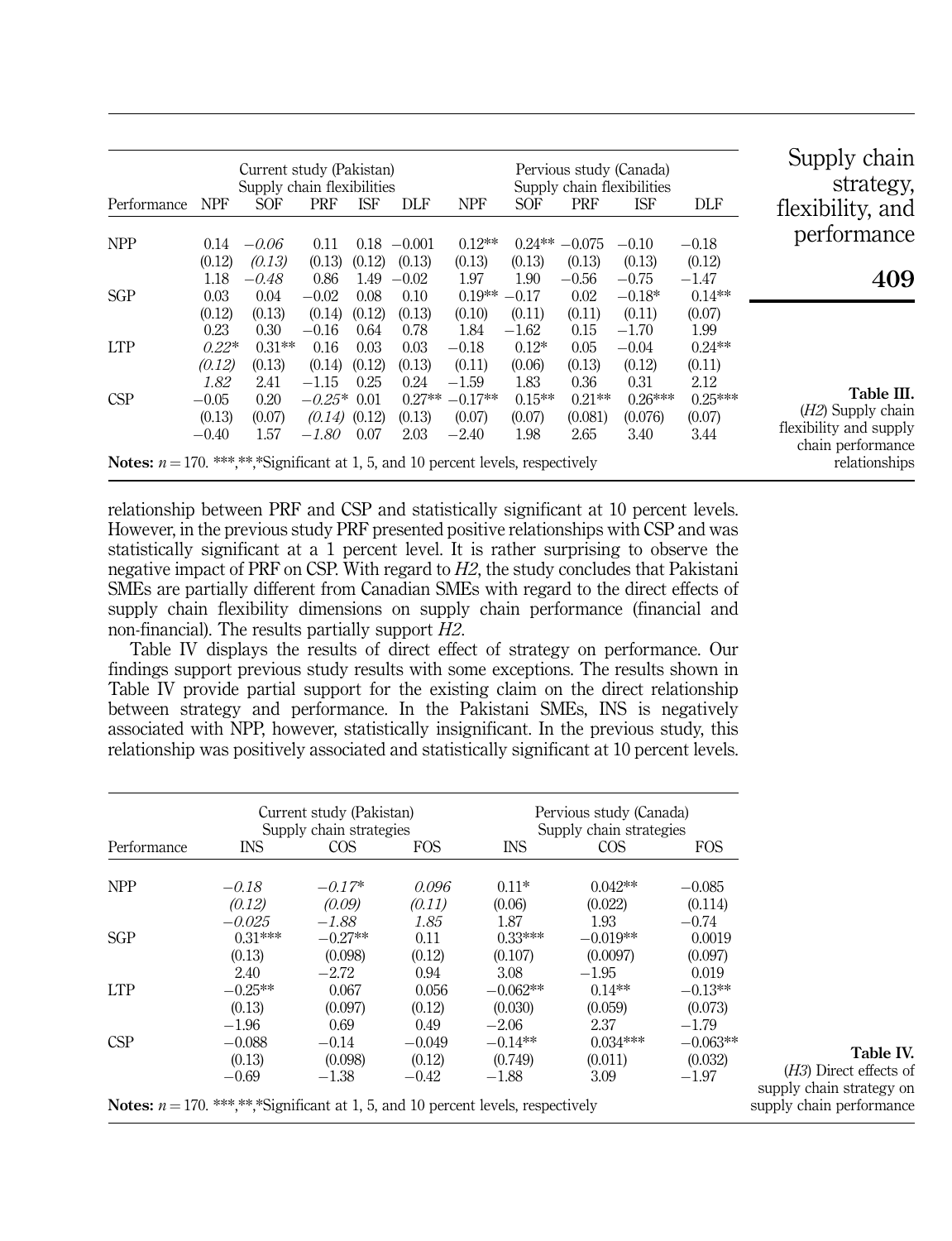The negative relationship between COS and NPP yielded path standardized coefficient score of  $-0.17$  and statistically significant at 10 percent levels. Finally, the relationship between FOS and NPP was weak but positive with coefficient of 0.096 and statistically significant at 10 percent levels. In general, we can conclude that Table IV showed similar findings except the relationships between NPP and the three supply chain strategies. Referring to H3, the study concludes that Pakistani SMEs are partially different from Canadian SMEs with regard to the direct effects of supply chain strategy on the supply chain's performance (financial and non-financial). In general the results partially support H3. 410 IJLM 25,2

> Table V presents the regression results and standardized coefficient of the total effects of supply chain strategy and supply chain flexibility on the performance. The results demonstrate major differences compared with the previous study. Comparing the results in Table V for the total effects of strategy and flexibility on performance of Pakistan SMEs with Canadian SMEs, we notice that FOS is positively associated with all supply chain performance and statistically significant. However, this relationship was negatively associated in the case of Canadian SMEs. This is a strong indication that Pakistani SMEs adopt FOS in achieving financial and non-financial performance rather than adopting other two supply chain strategy types. On the other hand, Canadian SMEs were negatively associated with FOS. Since the current study focusses on SMEs in Pakistan, these firms have limited resources and an inadequate economic environment, which could be a strong evidence for adopting FOS. In the context of  $H<sub>4</sub>$ , the study concludes that Pakistani SMEs are partially different from Canadian SMEs with regard to the indirect effects of supply chain strategy on supply chain's performance through its effect on supply chain flexibility dimension. The results partially support H4.

#### **Discussion**

With regard to Table II, which represents  $H1$ , the comparison between samples did not reveal any significant differences. The relation of supply chain strategy and supply chain flexibility provided similar results. To some extent, this finding is an unexpected result given the fact that SMEs in developing countries operate in a different supply chain environment in comparison to more developed countries (Avittathur and Swamidass, 2007). According to the results shown in Table II, the only difference between the two studies relates to the positive relationship of DLF and INS in the case of SMEs in Canada. In Pakistani manufacturing SMEs, this relationship was negative. The possible explanation for this relationship is that COS in SMEs in Pakistan could be more prevalent in order to achieve DLF. This underpins the quest of SMEs to quickly deliver the products in order to achieve customer satisfaction.

According to the results shown in Table III, SMEs in Canada achieved financial performance (NPP and SGP) through NPF, however, in the case of SMEs in Pakistan, the relationship between NPF and financial performance (NPP and SGP) is positive but insignificant. The interesting results in Table III pertain to the positive relationship between NPF and LTP in the case of SMEs in Pakistan, though this relationship is negative in the Canadian study. Manufacturing organizations in Pakistan have a vast network of small vendors (Tipu, 2012), which could help them achieve NPF with less LTP. However, the Pakistani SMEs have not achieved NPP through SOF in contrast to SMEs in Canada. One possible explanation for this interesting finding is that SMEs in developing countries have many sourcing opportunities due to the presence of indigenous small vendors. However, this results in a more competitive market situation and could lead toward lower financial performance of SMEs in terms of NPP and SGP.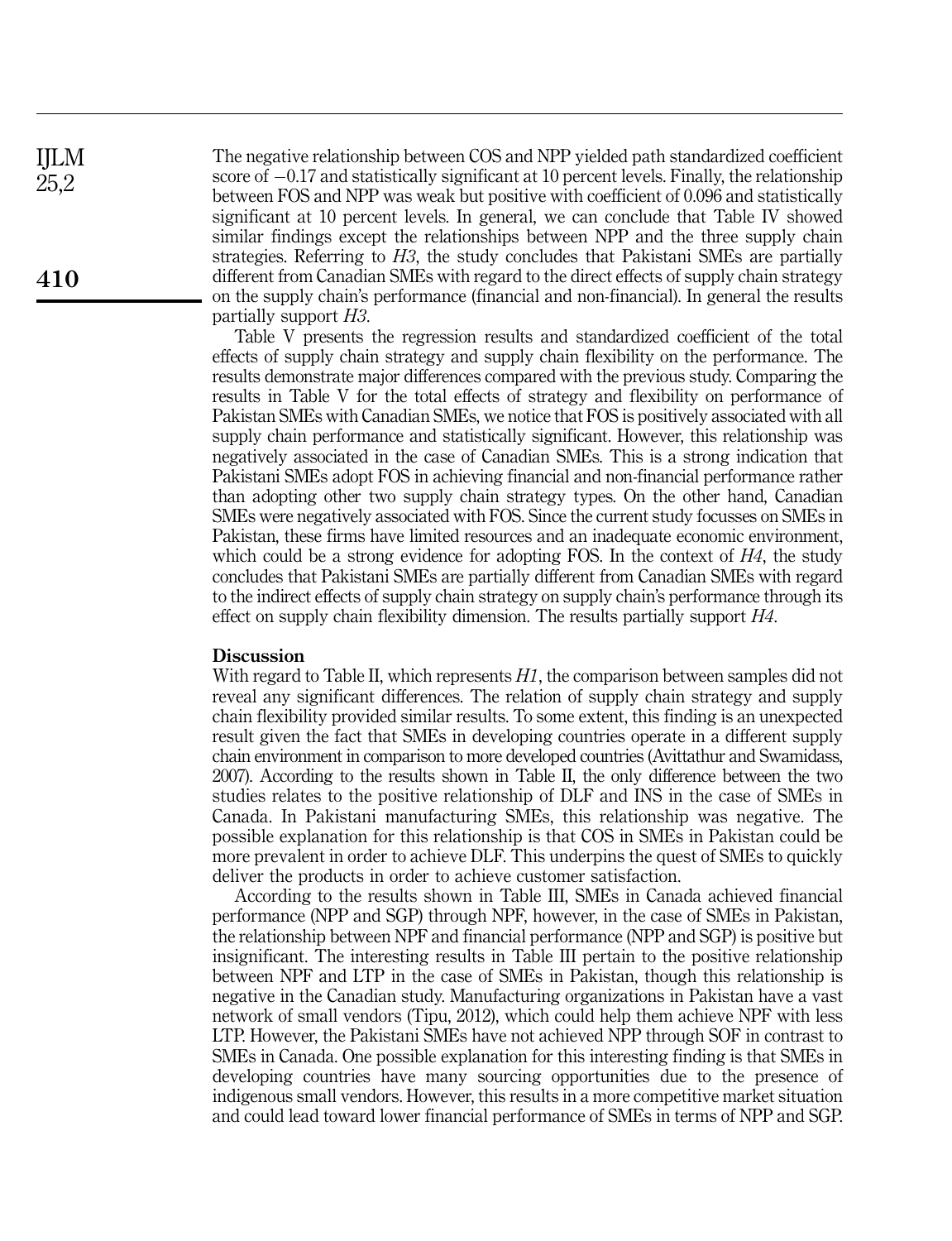|                                |                                                                 |                                                                                                                                                                                                                                                                                                                                                     | Current study (Pakistan)                               |                                                                                                                                                                                                                                                                                                                                                  |                                    |                                                                                                                                                                                                                                                                                                                         | Supply chain strategies |       |                                                                                                                                                                                                                                                                                                                                                  |                                                                                                                                                                                                                                                                                                                                                    |                 |                                                                      |
|--------------------------------|-----------------------------------------------------------------|-----------------------------------------------------------------------------------------------------------------------------------------------------------------------------------------------------------------------------------------------------------------------------------------------------------------------------------------------------|--------------------------------------------------------|--------------------------------------------------------------------------------------------------------------------------------------------------------------------------------------------------------------------------------------------------------------------------------------------------------------------------------------------------|------------------------------------|-------------------------------------------------------------------------------------------------------------------------------------------------------------------------------------------------------------------------------------------------------------------------------------------------------------------------|-------------------------|-------|--------------------------------------------------------------------------------------------------------------------------------------------------------------------------------------------------------------------------------------------------------------------------------------------------------------------------------------------------|----------------------------------------------------------------------------------------------------------------------------------------------------------------------------------------------------------------------------------------------------------------------------------------------------------------------------------------------------|-----------------|----------------------------------------------------------------------|
|                                | Ã                                                               |                                                                                                                                                                                                                                                                                                                                                     | $\cos$                                                 |                                                                                                                                                                                                                                                                                                                                                  | FOS                                |                                                                                                                                                                                                                                                                                                                         | <b>EN</b>               |       | Pervious study (Canada)<br>COS                                                                                                                                                                                                                                                                                                                   |                                                                                                                                                                                                                                                                                                                                                    | FO <sub>S</sub> |                                                                      |
| Performance                    | Indirect                                                        | Total                                                                                                                                                                                                                                                                                                                                               | Indirect                                               | <b>Total</b>                                                                                                                                                                                                                                                                                                                                     | Indirect                           | Total                                                                                                                                                                                                                                                                                                                   | Indirect                | Total | Indirect                                                                                                                                                                                                                                                                                                                                         | Total                                                                                                                                                                                                                                                                                                                                              | Indirect        | Total                                                                |
| È                              |                                                                 |                                                                                                                                                                                                                                                                                                                                                     |                                                        |                                                                                                                                                                                                                                                                                                                                                  |                                    |                                                                                                                                                                                                                                                                                                                         |                         |       |                                                                                                                                                                                                                                                                                                                                                  |                                                                                                                                                                                                                                                                                                                                                    |                 |                                                                      |
|                                | 8<br>8 8 5 8 8 8 8 9 8 8 7 8<br>8 9 6 9 8 8 9 8 7 8 9 8 7 9 8 7 | $\begin{array}{l} 13 \\ 7 \\ 13 \\ 6 \\ 7 \\ 8 \\ 9 \\ 10 \\ 11 \\ 12 \\ 13 \\ 14 \\ 15 \\ 16 \\ 17 \\ 19 \\ 10 \\ 10 \\ 10 \\ 10 \\ 10 \\ 10 \\ 10 \\ 14 \\ 10 \\ 10 \\ 10 \\ 10 \\ 14 \\ 10 \\ 10 \\ 10 \\ 14 \\ 10 \\ 10 \\ 14 \\ 14 \\ 10 \\ 10 \\ 14 \\ 14 \\ 10 \\ 10 \\ 14 \\ 14 \\ 10 \\ 10 \\ 14 \\ 14 \\ 15 \\ 16 \\ 17 \\ 18 \\ 19 \\ 1$ |                                                        | $\begin{array}{l} 866 \\ - 696 \\ - 696 \\ - 696 \\ - 696 \\ - 696 \\ - 696 \\ - 696 \\ - 696 \\ - 696 \\ - 696 \\ - 696 \\ - 696 \\ - 696 \\ - 696 \\ - 696 \\ - 696 \\ - 696 \\ - 696 \\ - 696 \\ - 696 \\ - 696 \\ - 696 \\ - 696 \\ - 696 \\ - 696 \\ - 696 \\ - 696 \\ - 696 \\ - 696 \\ - 696 \\ - 696 \\ - 696 \\ - 696 \\ - 696 \\ - 69$ | 866335657866335669<br>POTPOTPOMPOT | $\begin{smallmatrix} 6 & 6 & 6 \\ 7 & 6 & 6 \\ 6 & 6 & 6 \\ 7 & 6 & 6 \\ 8 & 6 & 6 \\ 9 & 10 & 8 \\ 11 & 11 & 12 \\ 13 & 15 & 13 \\ 14 & 16 & 15 \\ 15 & 16 & 16 \\ 16 & 17 & 18 \\ 17 & 18 & 19 \\ 18 & 19 & 19 \\ 19 & 19 & 19 \\ 19 & 19 & 19 \\ 10 & 19 & 19 \\ 11 & 10 & 19 \\ 13 & 19 & 19 \\ 16 & 19 & 19 \\ 19$ |                         |       | $\begin{array}{l} 066 \\ -0.06 \\ -1.01 \\ -1.01 \\ -0.05 \\ -0.05 \\ -0.05 \\ -0.05 \\ -0.05 \\ -0.05 \\ -0.05 \\ -0.05 \\ -0.05 \\ -0.05 \\ -0.05 \\ -0.05 \\ -0.05 \\ -0.05 \\ -0.05 \\ -0.05 \\ -0.05 \\ -0.05 \\ -0.05 \\ -0.05 \\ -0.05 \\ -0.05 \\ -0.05 \\ -0.05 \\ -0.05 \\ -0.05 \\ -0.05 \\ -0.05 \\ -0.05 \\ -0.05 \\ -0.05 \\ -0.0$ | $\begin{array}{l} 10 \\ -0.8 \\ -0.08 \\ -0.02 \\ -0.02 \\ -0.03 \\ -0.04 \\ -0.04 \\ -0.04 \\ -0.04 \\ -0.04 \\ -0.04 \\ -0.04 \\ -0.04 \\ -0.04 \\ -0.04 \\ -0.04 \\ -0.04 \\ -0.04 \\ -0.04 \\ -0.04 \\ -0.04 \\ -0.04 \\ -0.04 \\ -0.04 \\ -0.04 \\ -0.04 \\ -0.04 \\ -0.04 \\ -0.04 \\ -0.04 \\ -0.04 \\ -0.04 \\ -0.04 \\ -0.04 \\ -0.04 \\$ |                 | .<br>ਹ ਰ ਅ ਕੇ ਕੇ ਕੇ ਦੀ ਰ ਅ ਪ੍ਰਭਾ ਹੈ.<br>ਹ ਰ ਅ ਕੇ ਕੇ ਦੀ ਰ ਅ ਪ੍ਰਭਾ ਹੈ. |
|                                |                                                                 |                                                                                                                                                                                                                                                                                                                                                     |                                                        |                                                                                                                                                                                                                                                                                                                                                  |                                    |                                                                                                                                                                                                                                                                                                                         |                         |       |                                                                                                                                                                                                                                                                                                                                                  |                                                                                                                                                                                                                                                                                                                                                    |                 |                                                                      |
| 5GP                            |                                                                 |                                                                                                                                                                                                                                                                                                                                                     |                                                        |                                                                                                                                                                                                                                                                                                                                                  |                                    |                                                                                                                                                                                                                                                                                                                         |                         |       |                                                                                                                                                                                                                                                                                                                                                  |                                                                                                                                                                                                                                                                                                                                                    |                 |                                                                      |
|                                |                                                                 |                                                                                                                                                                                                                                                                                                                                                     |                                                        |                                                                                                                                                                                                                                                                                                                                                  |                                    |                                                                                                                                                                                                                                                                                                                         |                         |       |                                                                                                                                                                                                                                                                                                                                                  |                                                                                                                                                                                                                                                                                                                                                    |                 |                                                                      |
|                                |                                                                 |                                                                                                                                                                                                                                                                                                                                                     |                                                        |                                                                                                                                                                                                                                                                                                                                                  |                                    |                                                                                                                                                                                                                                                                                                                         |                         |       |                                                                                                                                                                                                                                                                                                                                                  |                                                                                                                                                                                                                                                                                                                                                    |                 |                                                                      |
| È                              |                                                                 |                                                                                                                                                                                                                                                                                                                                                     |                                                        |                                                                                                                                                                                                                                                                                                                                                  |                                    |                                                                                                                                                                                                                                                                                                                         |                         |       |                                                                                                                                                                                                                                                                                                                                                  |                                                                                                                                                                                                                                                                                                                                                    |                 |                                                                      |
|                                |                                                                 |                                                                                                                                                                                                                                                                                                                                                     |                                                        |                                                                                                                                                                                                                                                                                                                                                  |                                    |                                                                                                                                                                                                                                                                                                                         |                         |       |                                                                                                                                                                                                                                                                                                                                                  |                                                                                                                                                                                                                                                                                                                                                    |                 |                                                                      |
|                                |                                                                 |                                                                                                                                                                                                                                                                                                                                                     |                                                        |                                                                                                                                                                                                                                                                                                                                                  |                                    |                                                                                                                                                                                                                                                                                                                         |                         |       |                                                                                                                                                                                                                                                                                                                                                  |                                                                                                                                                                                                                                                                                                                                                    |                 |                                                                      |
| සි                             |                                                                 |                                                                                                                                                                                                                                                                                                                                                     |                                                        |                                                                                                                                                                                                                                                                                                                                                  |                                    |                                                                                                                                                                                                                                                                                                                         |                         |       |                                                                                                                                                                                                                                                                                                                                                  |                                                                                                                                                                                                                                                                                                                                                    |                 |                                                                      |
|                                |                                                                 |                                                                                                                                                                                                                                                                                                                                                     |                                                        |                                                                                                                                                                                                                                                                                                                                                  |                                    |                                                                                                                                                                                                                                                                                                                         |                         |       |                                                                                                                                                                                                                                                                                                                                                  |                                                                                                                                                                                                                                                                                                                                                    |                 |                                                                      |
|                                |                                                                 |                                                                                                                                                                                                                                                                                                                                                     |                                                        |                                                                                                                                                                                                                                                                                                                                                  |                                    |                                                                                                                                                                                                                                                                                                                         |                         |       |                                                                                                                                                                                                                                                                                                                                                  |                                                                                                                                                                                                                                                                                                                                                    |                 |                                                                      |
| Notes: $n = 170$ . *** *** *Si |                                                                 |                                                                                                                                                                                                                                                                                                                                                     | gnificant at 1, 5, and 10 percent levels, respectively |                                                                                                                                                                                                                                                                                                                                                  |                                    |                                                                                                                                                                                                                                                                                                                         |                         |       |                                                                                                                                                                                                                                                                                                                                                  |                                                                                                                                                                                                                                                                                                                                                    |                 |                                                                      |
|                                |                                                                 |                                                                                                                                                                                                                                                                                                                                                     |                                                        |                                                                                                                                                                                                                                                                                                                                                  |                                    |                                                                                                                                                                                                                                                                                                                         |                         |       |                                                                                                                                                                                                                                                                                                                                                  |                                                                                                                                                                                                                                                                                                                                                    |                 |                                                                      |
|                                |                                                                 |                                                                                                                                                                                                                                                                                                                                                     |                                                        |                                                                                                                                                                                                                                                                                                                                                  |                                    |                                                                                                                                                                                                                                                                                                                         |                         |       |                                                                                                                                                                                                                                                                                                                                                  |                                                                                                                                                                                                                                                                                                                                                    |                 |                                                                      |
|                                |                                                                 |                                                                                                                                                                                                                                                                                                                                                     |                                                        |                                                                                                                                                                                                                                                                                                                                                  |                                    |                                                                                                                                                                                                                                                                                                                         |                         |       |                                                                                                                                                                                                                                                                                                                                                  |                                                                                                                                                                                                                                                                                                                                                    |                 |                                                                      |

Supply chain strategy, flexibility, and performance

411

Table V. (H4) Total effects of supply chain strategy and supply chain flexibility on the performance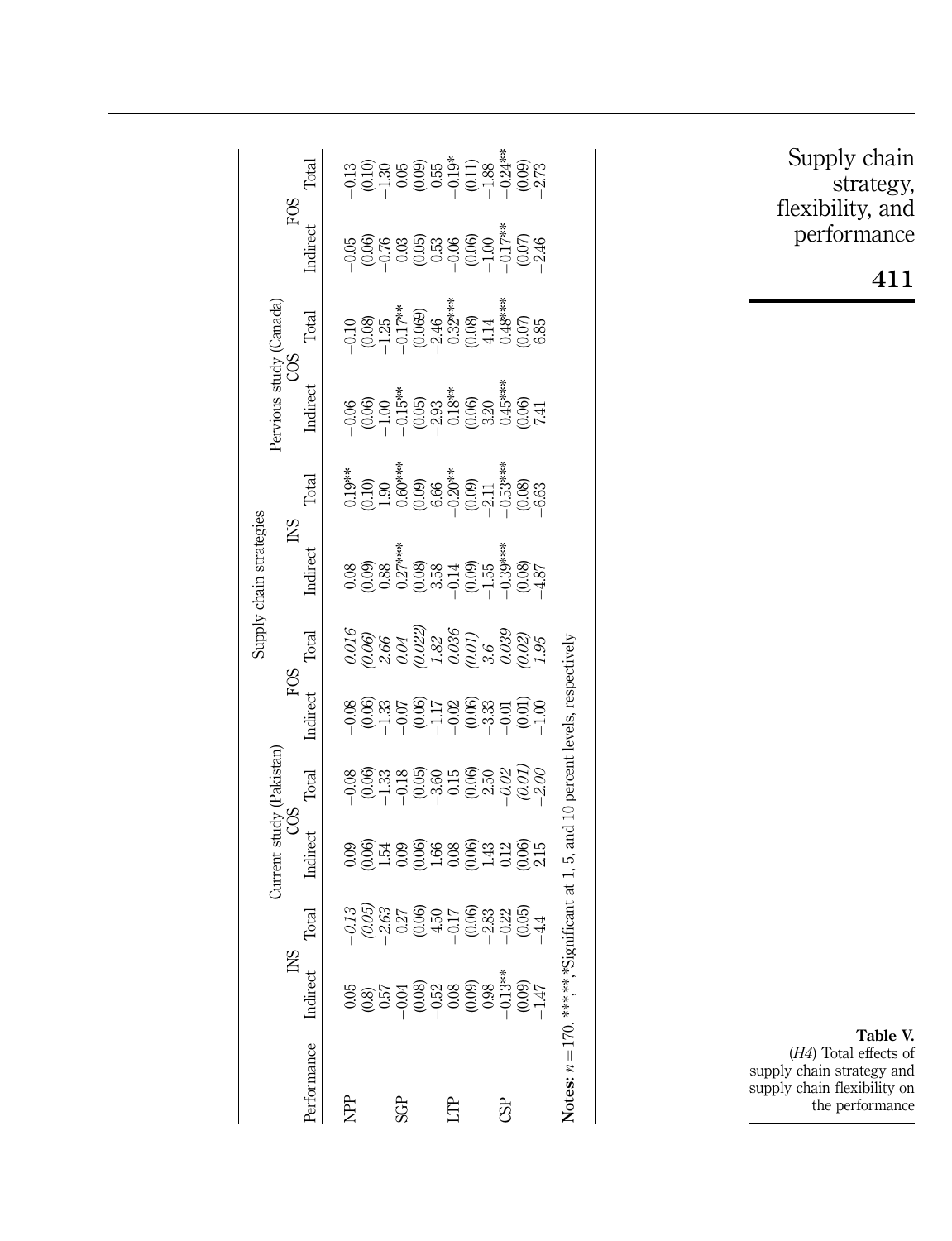The negative relationship between PRF and CSP in the case of SMEs in Pakistan shows less focus on customer satisfaction performance compared to SMEs in Canada, where the market is very competitive for gaining customer satisfaction. Lack of technological capabilities and knowledge could be observed in Pakistani manufacturing organizations (Nadvi and Halder, 2005). This could result in difficulties if SMEs need PRF in terms of customization. This is evident from our results which show negative relationship between CSP and PRF as illustrated in Table III.

Table IV shows the negative relationship between COS and NPP in the case of SMEs in Pakistan. This relationship is positive in the case of SMEs in Canada. This implies that SMEs in Canada adopt COS in order to improve their financial performance through achieving customer satisfaction. However, it seems that SMEs in Pakistan do not focus on achieving customer satisfaction; rather they are inclined toward employing FOS for their survival as is shown in Table IV.

As shown in Table V, the total effect of strategy and flexibility on performance demonstrates interesting results. Our comparative analysis revealed that SMEs in Canada and Pakistan achieved a non-financial performance. However, in the case of Canada, SMEs employing INS achieved financial performance (NPP and SGP) while SMEs in Pakistan only achieved SGP but did not achieve NPP. This might be due to lower margins and intense competition in developing countries. Also, it appears that SMEs in Pakistan, due to their weak technological capabilities (Awny, 2005), tend to adopt FOS and try to imitate other companies.

As shown in Table V, SMEs in Canada adopting COS achieved non-financial performance. However, Canadian SMEs did not prefer to adopt FOS in order to improve their performance. On the other hand, in the case of SMEs in Pakistan, the total effect indicates positive and significant relationships of FOS with all four performance dimensions. This underpins that SMEs in Pakistan are not competing to be innovative in order to achieve customer satisfaction. Rather, they tend to imitate each other given the nature of the volatile market situation in developing countries (Chadee and Kumar, 2001). This could be due to the limited resources and economic restrictions imposed on SMEs operating in developing countries in comparison to larger organizations.

#### Managerial and theoretical implications

Taking into account the triad of strategy, flexibility, and performance will potentially help supply chain managers to optimize supply chain operations in developing countries. Both micro- and macro-level factors could be considered in future conceptualizations of strategic supply chain flexibility and performance consequences. This will potentially help supply chain managers in developing countries to better understand their respective business environments. This also presents an opportunity to adopt best practices in order to optimize efficiency gains and play an instrumental role in steering public policy in logistics infrastructure.

Pakistan manufacturers have achieved an acceptable level of CSP through DLF. The standardized path coefficient for DLF and CSP was 0.27. Being able to respond to demand volatility apparently enhances a firm's ability to increase CSP. However, the results show that DLF has a negative effect on NPP. Unfortunately, increasing DLF does not seem to improve new design and innovation associated with those strategies (Fantazy et al., 2009). Pakistan manufacturers have not achieved LTP, SGP, and NPP through DLF. This is a strong indication that Pakistani manufacturers are not placing a stronger emphasis on financial performance. NPF has positive direct effects only on LTP.

412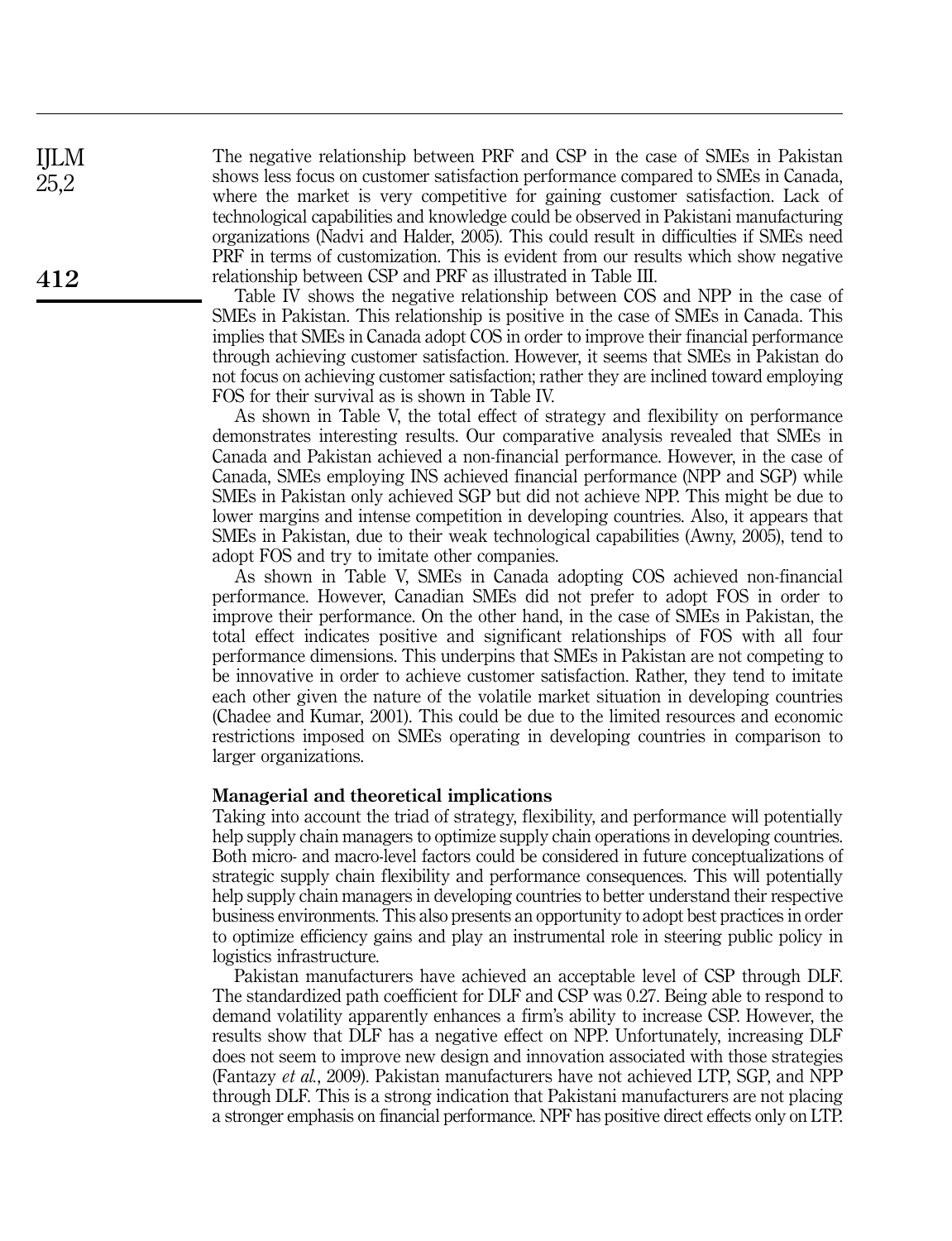Ironically, this flexibility has either a negative or a weak positive relationship with other performance dimensions. The only explanation for this unexpected finding is that a supply chain organization adopting NPF places a stronger emphasis on LTP than on other performance dimensions. It appears that Pakistani manufacturers, who are shortening the time to market, are seeing a benefit in their customer satisfaction.

The comparative analysis in this research study suggests that Pakistani supply chain managers need to think critically about which type of flexibility they implement and that they should not increase all dimensions of flexibility in their capacity; some dimensions of flexibility may not significantly contribute to the overall performance. Pakistani supply chain managers will benefit from this comparative study by carefully selecting the flexibility dimensions that they need to focus on for their organizational financial and non-financial improvement. For instance, SOF is not critical for firms with INS strategy but benefits COS. Considering the limited resources of SMEs and developing country financial limitation, it is important for Pakistani managers to carefully assess their strategic needs before selecting any flexibility plan, otherwise the result can be competitively negative. On the other hand, it is essential that Pakistani firms analyze existing flexibility during the development of the supply chain strategy. This implication has been emphasized by many previous studies (Fantazy et al., 2009; Chang *et al.*, 2003). It may be counterproductive for a firm to enhance flexibility without changing its strategy (Milgrom and Roberts, 1990).

#### Conclusions and future research directions

In conclusion, the current study confirms the theoretical assertion that supply chains in developing countries could be different from developed countries (Avittathur and Swamidass, 2007). Although there are some similarities between Canadian and Pakistani manufacturers, our study has revealed significant differences which will improve our understanding of supply chain dynamics in a comparative context. Though the Canadian manufacturers adopted INS, the same was not true in case of SMEs in Pakistan. The FOS was more prevalent among Pakistani manufacturers. This underlines the important implications for supply chain managers and underscores avenues for future research. There is a need to explore the barriers that could hamper Pakistani manufacturers' efforts toward employing INS and COS.

The majority of the SMEs in developing countries operate in the informal sector or black economy and their business operations are undocumented. Future research could possibly explore the strategy, flexibility, and performance of manufacturing firms operating in informal and formal sectors of the economy in both developed and developing countries. Also, future researchers could compare the supply chain strategy flexibility and performance of large manufacturing organizations in developed and developing countries.

#### References

- Aitken, J., Childerhouse, P. and Towill, D. (2003), "The impact of product lifecycle on supply chain strategy", [International Journal of Production Economics](http://www.emeraldinsight.com/action/showLinks?crossref=10.1016%2FS0925-5273%2803%2900105-1&isi=000184713800002), Vol. 85 No. 2, pp. 127-140.
- Anderson, M.F. and Katz, P.B. (1998), "Strategic sourcing", *[International Journal of Logistics](http://www.emeraldinsight.com/action/showLinks?system=10.1108%2F09574099810805708) [Management](http://www.emeraldinsight.com/action/showLinks?system=10.1108%2F09574099810805708)*, Vol. 9 No. 1, pp. 1-13.
- Armstrong, J.S. and Overton, T.S. (1977), "Estimating non-response bias in mail surveys", *[Journal](http://www.emeraldinsight.com/action/showLinks?crossref=10.2307%2F3150783&isi=A1977DS66100020)* [of Marketing Research](http://www.emeraldinsight.com/action/showLinks?crossref=10.2307%2F3150783&isi=A1977DS66100020), Vol. 14 No. 3, pp. 396-402.

Supply chain strategy, flexibility, and performance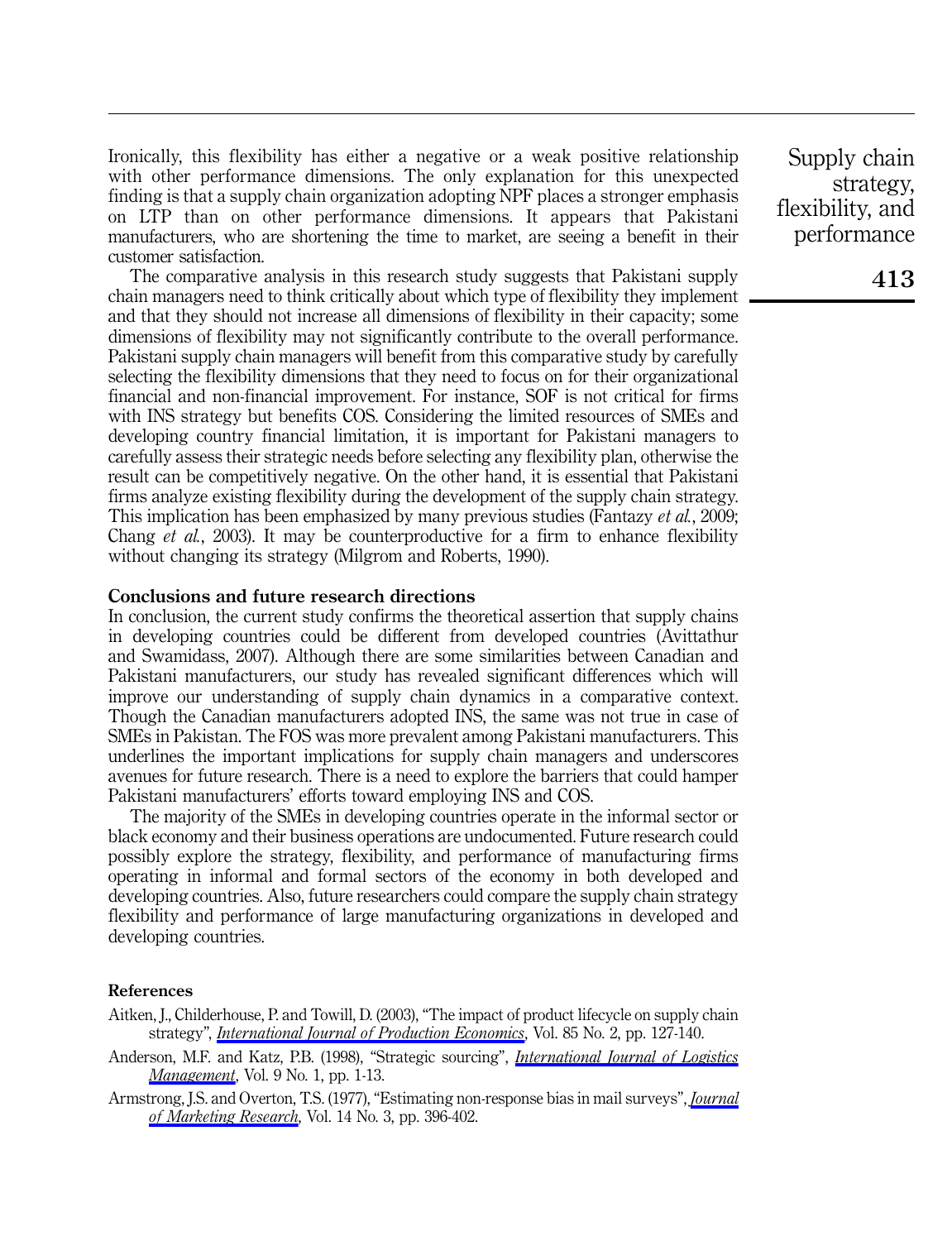| <b>IJLM</b><br>25,2 | Avittathur, B. and Swamidass, P. (2007), "Matching plant flexibility and supplier flexibility:<br>lessons from small suppliers of US manufacturing plants in India", <i>Journal of Oberations</i><br><i>Management</i> , Vol. 25 No. 3, pp. 717-735.                                                     |
|---------------------|----------------------------------------------------------------------------------------------------------------------------------------------------------------------------------------------------------------------------------------------------------------------------------------------------------|
|                     | Awny, M. (2005), "Technology transfer and implementation processes in developing countries",<br>International Journal of Technology Management, Vol. 32 Nos 1/2, pp. 213-220.                                                                                                                            |
| 414                 | Bentler, P.M. (1989), EQS Structural Equations Program Manual, BMDP Statistical Software,<br>Los Angeles, CA.                                                                                                                                                                                            |
|                     | Bentler, P.M. and Bonett, D.G. (1980), "Significance tests and goodness of fit in the analysis of<br>covariance structure", <i>Psychological Bulletin</i> , Vol. 88 No. 3, pp. 588-606.                                                                                                                  |
|                     | Bhatnagar, R., Jayaram, J. and Phua, Y. (2003), "Relative importance of plant location factors:<br>a cross national comparison between Singapore and Malaysia", <i>Journal of Business</i><br><i>Logistics</i> , Vol. 24 No. 1, pp. 147-170.                                                             |
|                     | Brown, M.W. and Cudeck, R. (1993), "Alternative ways of assessing model fit", in Bollen, K.A.<br>and Long, J.S. (Eds), <i>Testing Structural Equation Models</i> , Sage, Newbury Park, CA,<br>pp. 136-162.                                                                                               |
|                     | Chadee, D. and Kumar, R. (2001), "Sustaining in the international competitive advantage of Asian<br>firms: a conceptual framework and research propositions", Asia Pacific Journal of<br>Management, Vol. 18 No. 4, pp. 461-480.                                                                         |
|                     | Chang, S.-C., Chen-Lung, Y., Hsin-Chia, C. and Chwen, S. (2003), "Manufacturing flexibility and<br>business strategy: an empirical study of small and medium sized firms", <i>International.</i><br><i><u><b>Journal of Production Economics</b></u></i> , Vol. 83 No. 1, pp. 13-26.                     |
|                     | Christopher, M. and Ryals, L. (1999), "Supply chain strategy: its impact on shareholder value",<br><i>International Journal of Logistics Management</i> , Vol. 10 No. 1, pp. 1-10.                                                                                                                       |
|                     | Closs, D.J., Speier, C. and Meacham, N. (2011), "Sustainability to support end-to-end value chains:<br>the role of supply chain management", <i>Journal of the Academy of Marketing Science</i> ,<br>Vol. 39 No. 1, pp. 101-116.                                                                         |
|                     | D'Souza, D. and Williams, D. (2000), "Toward a taxonomy of manufacturing flexibility<br>dimensions", <i>Journal of Operations Management</i> , Vol. 18 No. 5, pp. 577-593.                                                                                                                               |
|                     | Duclos, L.K., Vokurka, R.J. and Lummus, R.R. (2003), "A conceptual model of supply chain<br>flexibility", <i>Industrial Management &amp; Data Systems</i> , Vol. 103 No. 6, pp. 446-456.                                                                                                                 |
|                     | Fantazy, K., Kumar, V. and Kumar, U. (2009), "An empirical study of the relationships among<br>strategy, flexibility, and performance in the supply chain context", Subbly Chain<br>Management: An International Journal, Vol. 14 No. 3, pp. 177-188.                                                    |
|                     | Farashahi, M. and Hafsi, T. (2009), "Strategy of firms in unstable institutional environments",<br>Asia Pacific Journal of Management, Vol. 26 No. 4, pp. 643-666.                                                                                                                                       |
|                     | Fearne, A., Hornibrook, S. and Dedman, S. (2001), "The management of perceived risk in the food<br>supply chain: a comparative study of retailer-led beef quality assurance schemes in<br>Germany and Italy", <i>International Food and Agribusiness Management Review</i> , Vol. 4<br>No. 1, pp. 19-36. |
|                     | Fisher, M.L. (1997), "What is the right supply chain for your product? A simple framework can<br>help you figure out the answer", <i>Harvard Business Review</i> , March/April, pp. 105-116.                                                                                                             |
|                     | Frohlich, M.T. and Westbrook, R. (2001), "Arcs of integration: an international study of supply<br>chain strategies", <i>Journal of Operations Management</i> , Vol. 19 No. 2, pp. 185-200.                                                                                                              |
|                     | Garavelli, A. (2003), "Flexibility configurations for the supply chain management", <i>International</i><br><b>Journal of Production Economics</b> , Vol. 85 No. 2, pp. 141-153.                                                                                                                         |
|                     | Halldórsson, A., Larson, P. and Poist, R. (2008), "Supply chain management: a comparison of<br>Scandinavian and American perspectives", <i>International Journal of Physical Distribution</i><br>& Logistics Management, Vol. 38 No. 2, pp. 126-142.                                                     |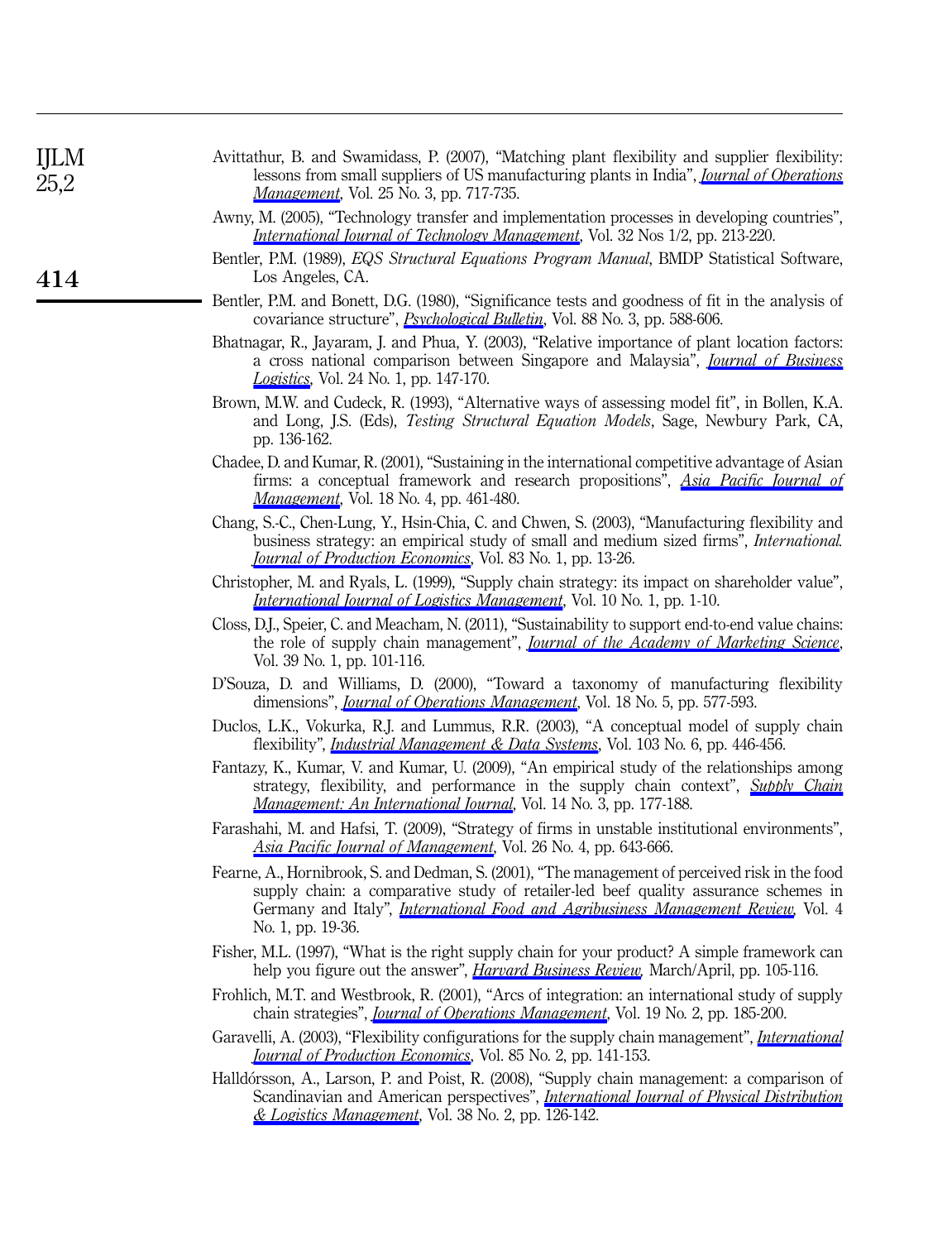- Han, D., Kwon, I.-W., Bae, M. and Sung, H. (2002), "Supply chain integration in developing countries for foreign retailers in Korea: Wal-Mart experience", [Computers and Industrial](http://www.emeraldinsight.com/action/showLinks?crossref=10.1016%2FS0360-8352%2802%2900070-0&isi=000176447900007) *[Engineering](http://www.emeraldinsight.com/action/showLinks?crossref=10.1016%2FS0360-8352%2802%2900070-0&isi=000176447900007)*, Vol. 43 No. 1, pp. 111-121.
- Harrison, A. and New, C. (2002), "The role of coherent supply chain strategy and performance in achieving competitive advantage: an international survey", [The Journal of Operational](http://www.emeraldinsight.com/action/showLinks?crossref=10.1057%2Fpalgrave.jors.2601193&isi=000174194400004) [Research Society](http://www.emeraldinsight.com/action/showLinks?crossref=10.1057%2Fpalgrave.jors.2601193&isi=000174194400004), Vol. 53 No. 3, pp. 263-271.
- Hu, L.-t. and Bentler, P.M. (1999), "Cut off criteria for fit indexes in covariance structure analysis: conventional criteria vs new alternatives", *[Structure Equation Modeling](http://www.emeraldinsight.com/action/showLinks?crossref=10.1080%2F10705519909540118&isi=000208063500001)*, Vol. 6 No. 1, pp. 1-55.
- Humphrey, J. (2003), "Globalization and supply chain networks: the auto industry in Brazil and India", [Global Networks](http://www.emeraldinsight.com/action/showLinks?crossref=10.1111%2F1471-0374.00053&isi=000187205600002), Vol. 3 No. 2, pp. 121-141.
- Jenkins, G. and Wright, D. (1998), "Managing inflexible supply chains", [International Journal of](http://www.emeraldinsight.com/action/showLinks?system=10.1108%2F09574099810805852) [Logistics Management](http://www.emeraldinsight.com/action/showLinks?system=10.1108%2F09574099810805852), Vol. 9 No. 2, pp. 83-90.
- Katz, P., Pagell, D.J. and James, M.B. (2003), "Strategies of supply chain communities", [Supply](http://www.emeraldinsight.com/action/showLinks?system=10.1108%2F13598540310490053&isi=000185709100012) [Chain Management: An International Journal](http://www.emeraldinsight.com/action/showLinks?system=10.1108%2F13598540310490053&isi=000185709100012), Vol. 8 No. 4, pp. 291-302.
- Kim, C. (1991), "Issues on manufacturing flexibility", International Journal of Production Research, Vol. 2 No. 2, pp. 4-13.
- Koste, L. and Malhotra, M.K. (1999), "A theoretical framework for the dimensions of manufacturing flexibility", *Journal of Oberations Management*, Vol. 18 No. 1, pp. 75-93.
- Lee, H. (2002), "Aligning supply chain strategies with product uncertainties", *[California](http://www.emeraldinsight.com/action/showLinks?crossref=10.2307%2F41166135)* [Management Review](http://www.emeraldinsight.com/action/showLinks?crossref=10.2307%2F41166135), Vol. 44 No. 3, pp. 105-119.
- Manuj, I. and Mentzer, J. (2008), "Global supply chain risk management", *[Journal of Business](http://www.emeraldinsight.com/action/showLinks?crossref=10.1002%2Fj.2158-1592.2008.tb00072.x)* [Logistics](http://www.emeraldinsight.com/action/showLinks?crossref=10.1002%2Fj.2158-1592.2008.tb00072.x), Vol. 29 No. 1, pp. 133-155.
- Maskell, B.H. (1991), Performance Measurement for World Class Manufacturing, Productivity Press, Portland, OR.
- Menachof, D., Bourlakis, M. and Makios, T. (2009), "Order lead-time of grocery retailers in the UK and Greek markets", [Supply Chain Management: An International Journal](http://www.emeraldinsight.com/action/showLinks?system=10.1108%2F13598540910980260&isi=000270068200003), Vol. 14 No. 5, pp. 349-358.
- Milgrom, P. and Roberts, J. (1990), "The economics of modern manufacturing technology, strategy, and organization", *[The American Economic Review](http://www.emeraldinsight.com/action/showLinks?isi=A1990DM56800014)*, Vol. 80 No. 3, pp. 511-528.
- Nadvi, K. and Halder, G. (2005), "Local clusters in global value chains: exploring dynamic linkages between Germany and Pakistan", *[Entrepreneurship & Regional Development](http://www.emeraldinsight.com/action/showLinks?crossref=10.1080%2F08985620500247785&isi=000232495700002)*, Vol. 17 No. 5, pp. 339-363.
- Narasimhan, R. and Jayaram, J. (1998), "Causal linkages in supply chain management: an exploratory study of North American manufacturing firms", [Decision Sciences](http://www.emeraldinsight.com/action/showLinks?crossref=10.1111%2Fj.1540-5915.1998.tb01355.x&isi=000081562900003), Vol. 29 No. 3, pp. 579-605.
- Oke, A. (2005), "A framework for analysing manufacturing flexibility", *[International Journal of](http://www.emeraldinsight.com/action/showLinks?system=10.1108%2F01443570510619482&isi=000232421300010)* [Operations & Production Management](http://www.emeraldinsight.com/action/showLinks?system=10.1108%2F01443570510619482&isi=000232421300010), Vol. 25 No. 10, pp. 973-996.
- Prasad, S., Tata, J. and Madan, M. (2005), "Build to order supply chains in developed and developing countries", *[Journal of Operations Management](http://www.emeraldinsight.com/action/showLinks?crossref=10.1016%2Fj.jom.2004.10.011&isi=000230519900009)*, Vol. 23 No. 5, pp. 551-568.
- Sachan, A. and Datta, S. (2005), "Review of supply chain management and logistics research", [International Journal of Physical Distribution & Logistics Management](http://www.emeraldinsight.com/action/showLinks?system=10.1108%2F09600030510632032), Vol. 35 No. 9, pp. 664-705.
- Salvador, F., Rungtusanatham, M., Forza, C. and Trentin, A. (2007), "Mix flexibility and volume flexibility in a build-to-order environment: synergies and trade-offs", *[International Journal](http://www.emeraldinsight.com/action/showLinks?system=10.1108%2F01443570710830584&isi=000251845300003)* [of Operations & Production Management](http://www.emeraldinsight.com/action/showLinks?system=10.1108%2F01443570710830584&isi=000251845300003), Vol. 27 No. 11, pp. 1173-1191.
- Sanchez, A. and Perez, M. (2005), "Supply chain flexibility and firm performance: a conceptual model and empirical study in the automotive industry", *[International Journal of](http://www.emeraldinsight.com/action/showLinks?system=10.1108%2F01443570510605090&isi=000231920100005)* [Operations & Production Management](http://www.emeraldinsight.com/action/showLinks?system=10.1108%2F01443570510605090&isi=000231920100005), Vol. 25 No. 7, pp. 681-700.

Supply chain strategy, flexibility, and performance